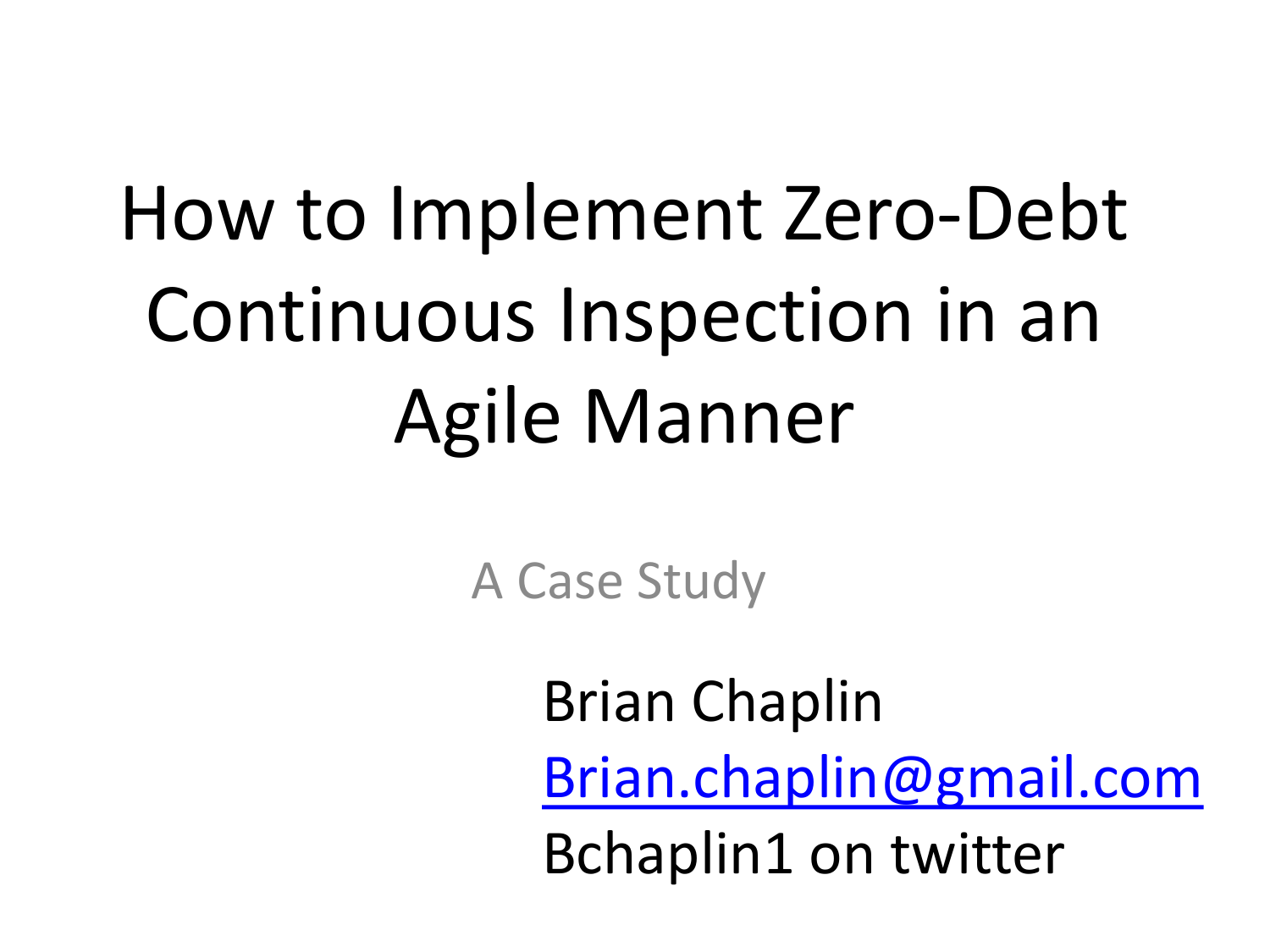#### **Business Context**

- Large project, semi-Agile
- Corporate Six Sigma program, not IT
- IT history of OO pair programming
- Management goal of 80% test coverage
- Continuous integration build/deploy
- Productive open source environment
- Velocity always trumps quality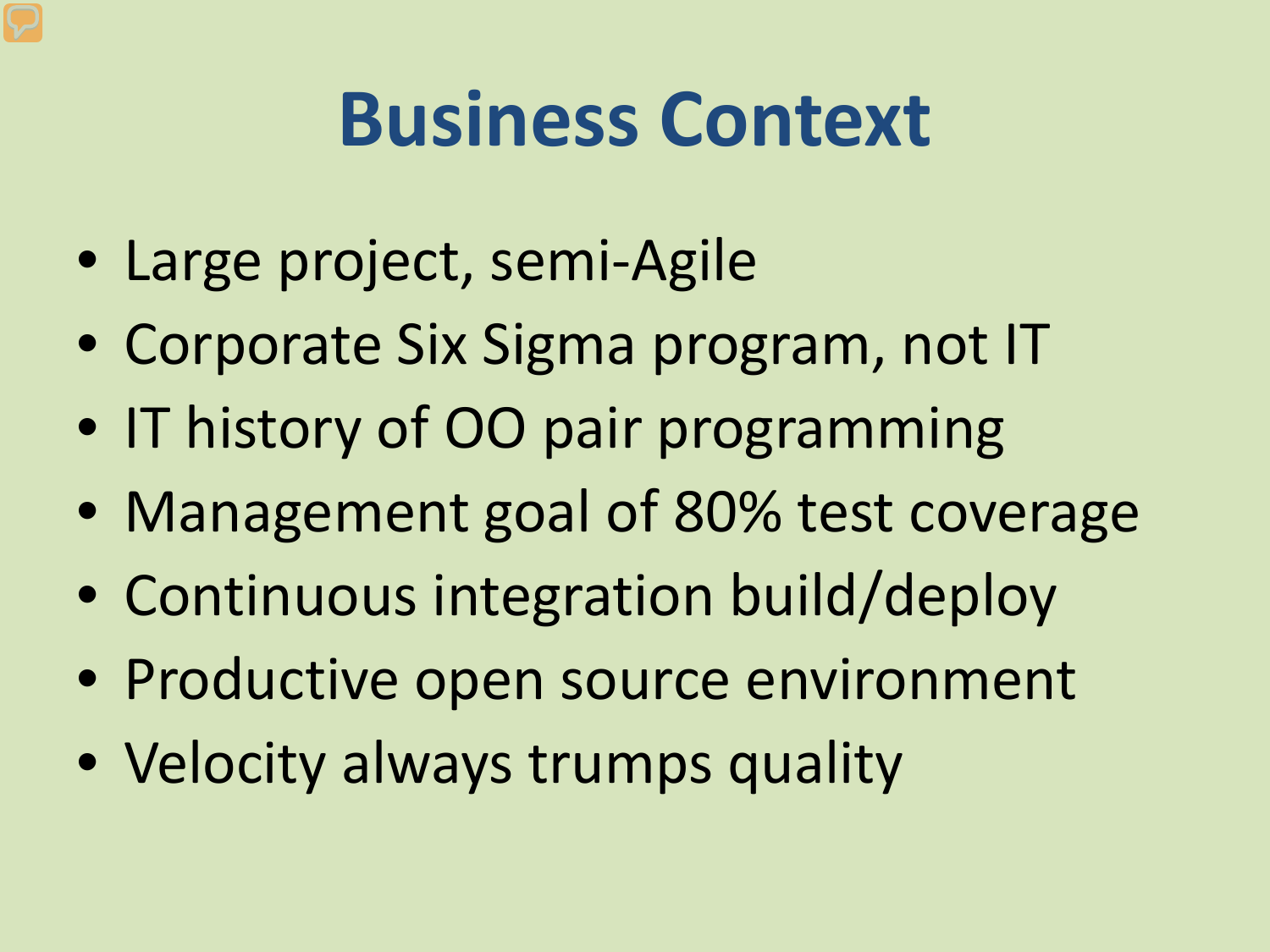## Characteristics of 2 Case Studies

| <b>Category</b>             | Java               | C#          |
|-----------------------------|--------------------|-------------|
|                             | <b>Open Source</b> | .Net        |
| Developers                  | 100                | 175         |
| <b>NCLOC</b> (non-comments) | 868,000            | 784,000     |
| Commits per day             | 25                 | 36          |
| Classes                     | 12,700             | 12,600      |
| Unit tests, Coverage        | 37,000, 82%        | 22,000, 63% |
| File changes per day        | 225                | 500         |
| Technical debt per day      | 10                 | 50          |
| Code quality since          |                    | Dec. 2012   |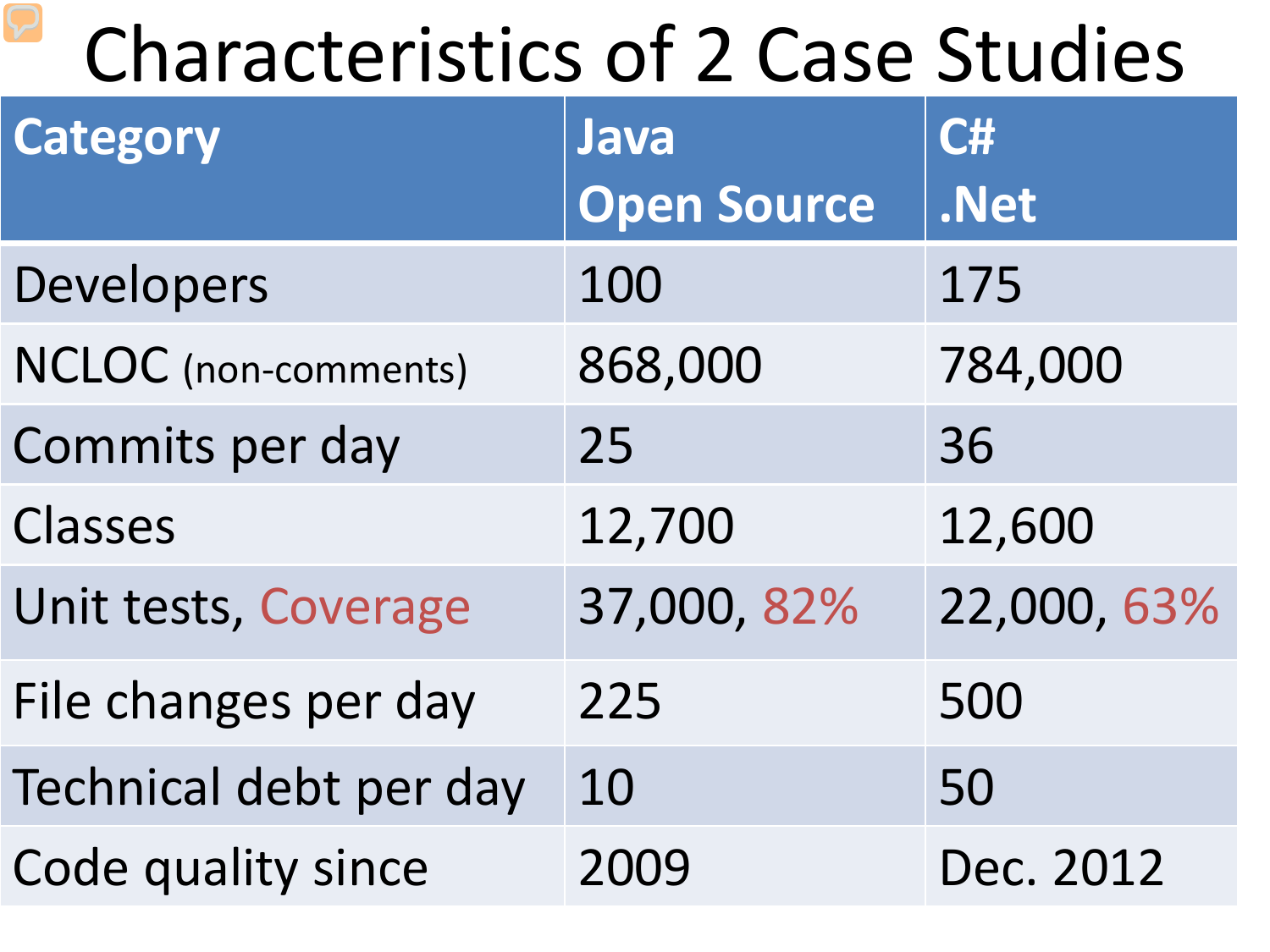# **Architecture Requirements for Code Quality (CQ) Statistics**

- Must come from existing continuous integration process
- Available within 24 hours
- Meaningful to developers, leads and management
- Must involve reviewers
- Must tie to accountability points
	- Leads, reviewers, submitters, project, business function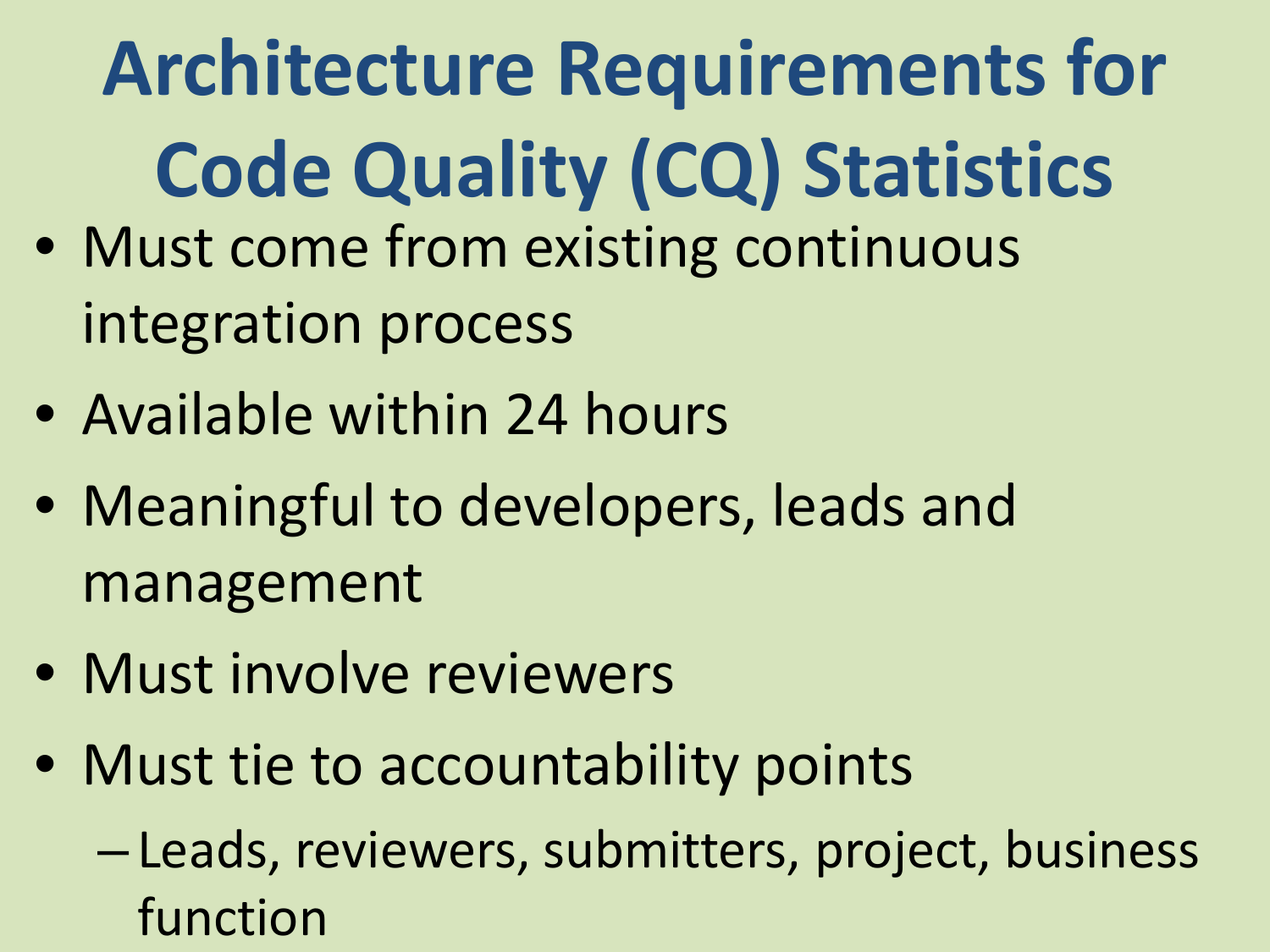**Architecture Overview** • Extract/Transform/Load (ETL) • Input – Source code management system – Defect tickets (project (SCM) - Project management-Email system – Code quality metrics **Output** – SQL database – Excel pivot table reports management system) – Ad hoc management reports – Program scores and developer contribution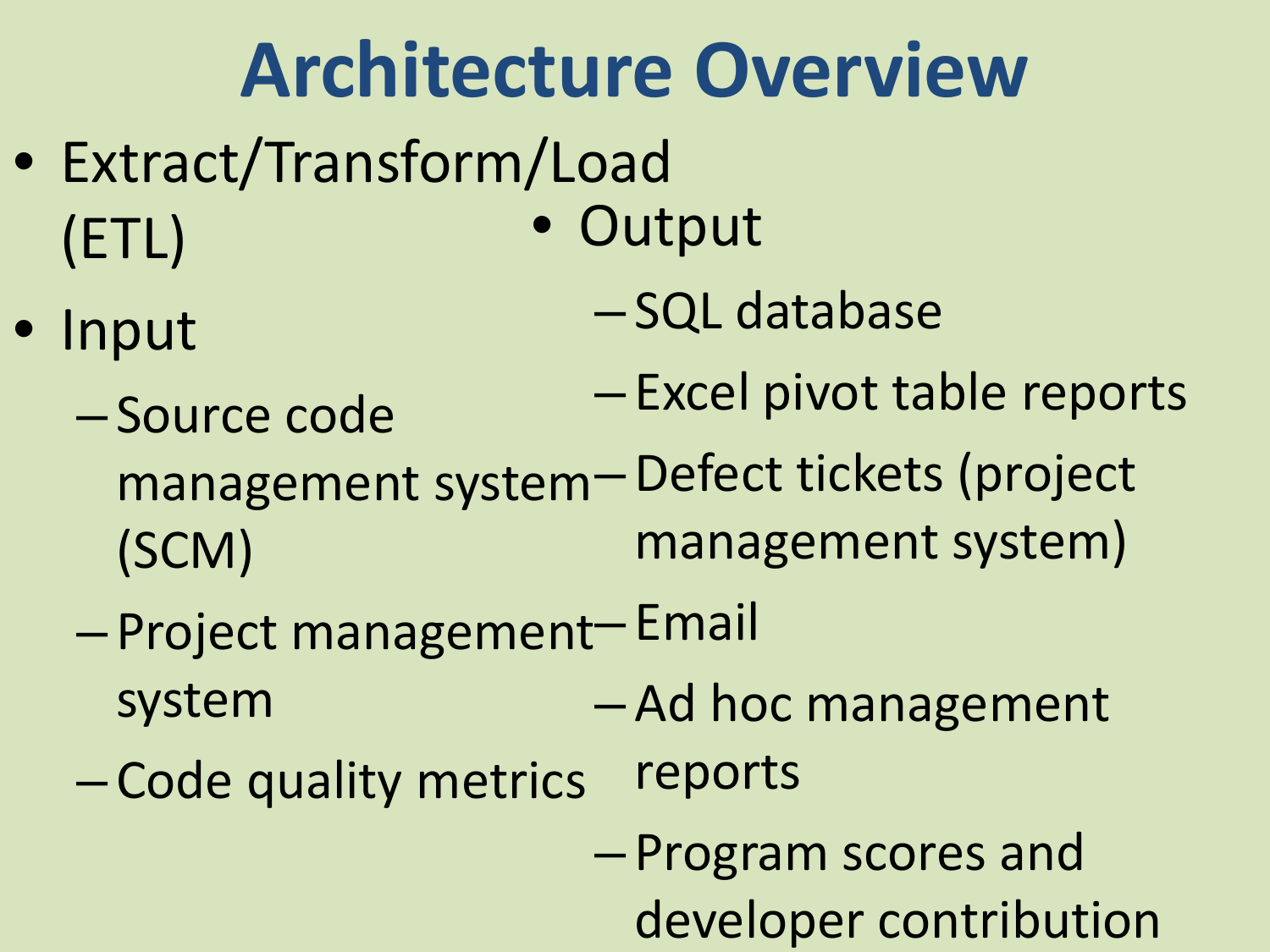## Architecture ETL Overview

- Extract, transform and load
- Match the committer with the quality change

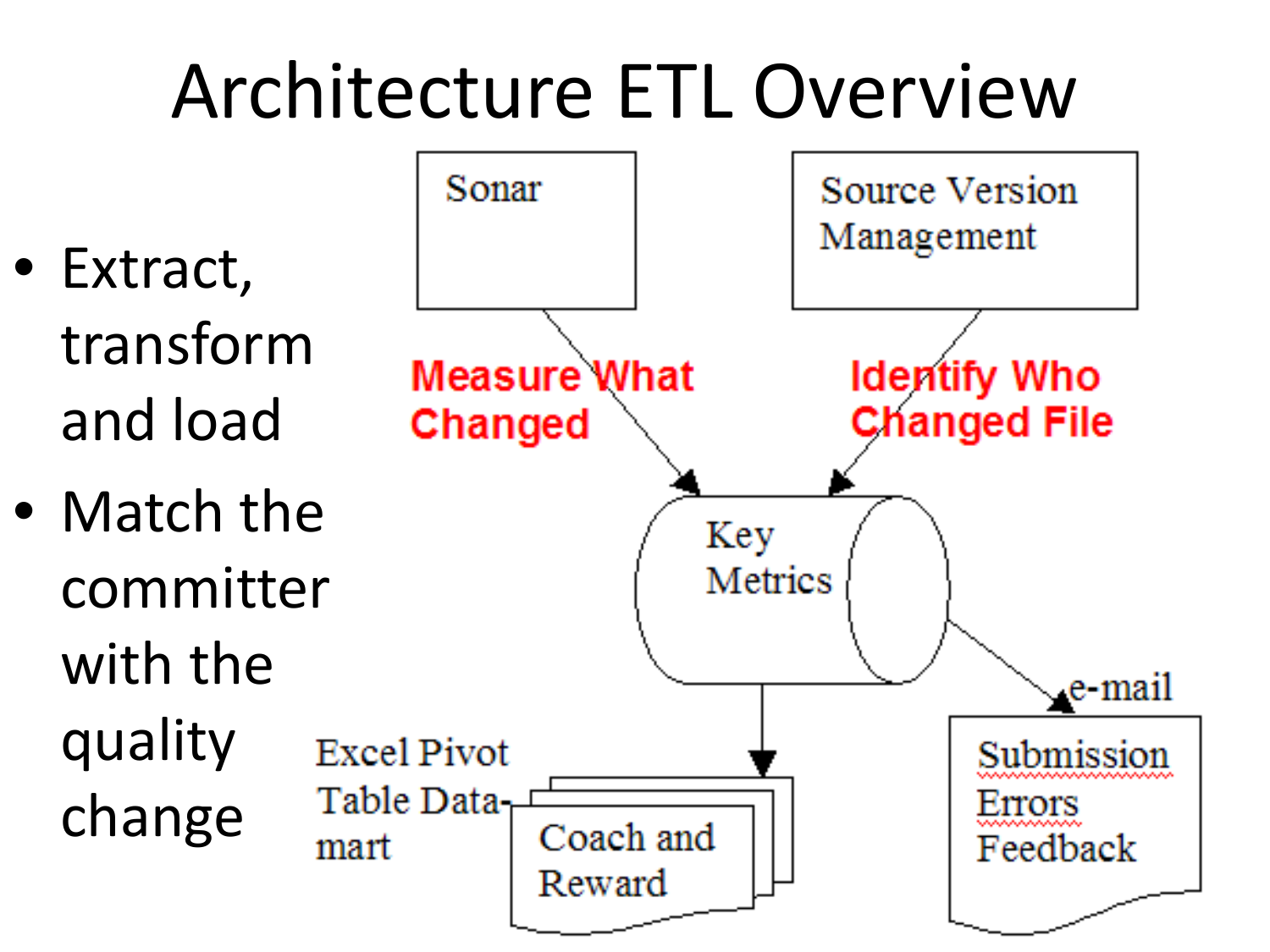• Sonar REST API

Extract

- SCM API
	- –Perforce
	- –TFS
- Project management system API –JIRA
- Match
	- –SQL join
	- –Pattern match Sonar artifact to TFS file path name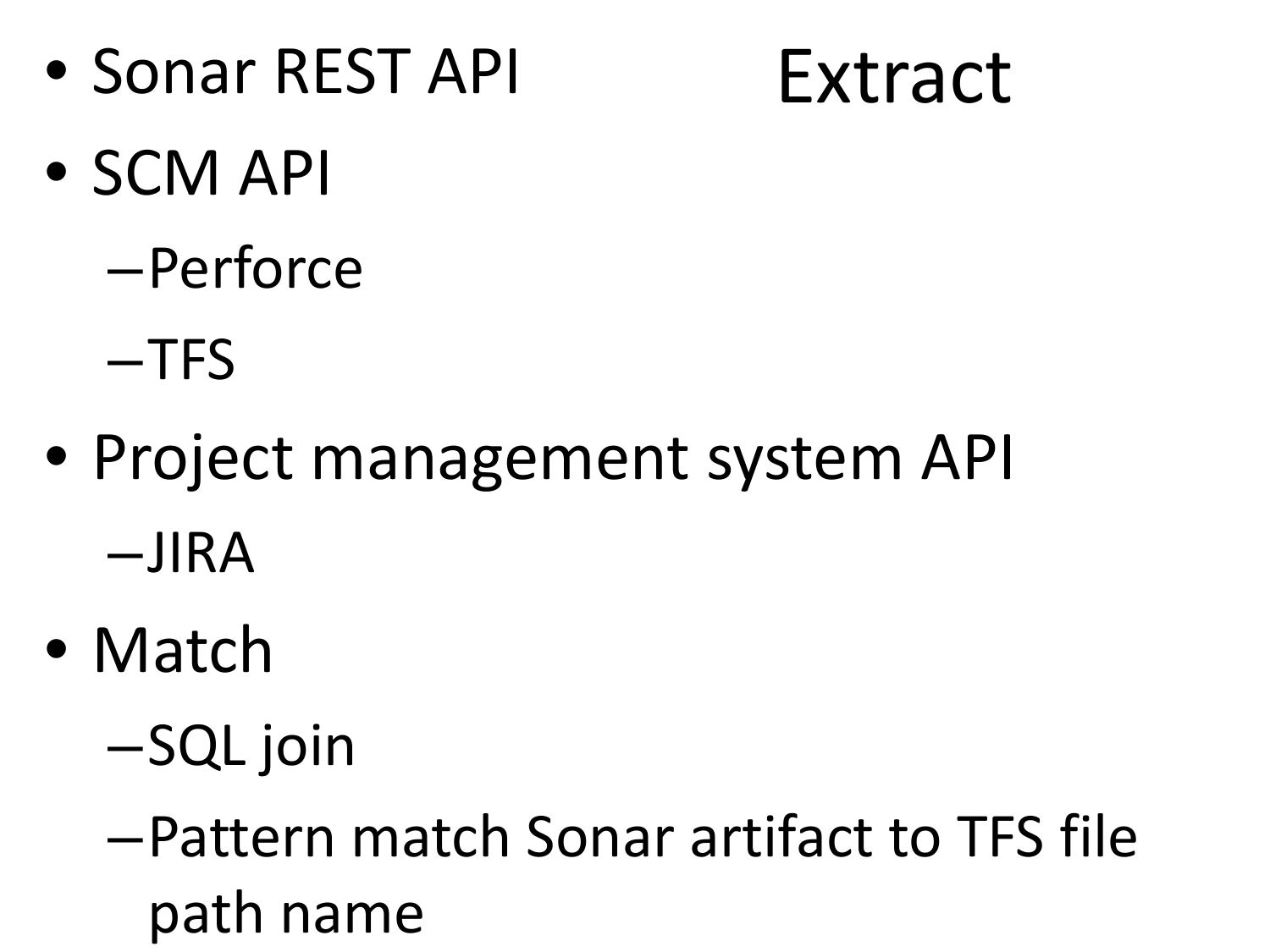## Transform

- 1. Save key quality stats
- 2. Determine time span between Sonar runs
- 3. Save the change lists for that time span
- 4. Save the before and after Sonar data for each change in the change lists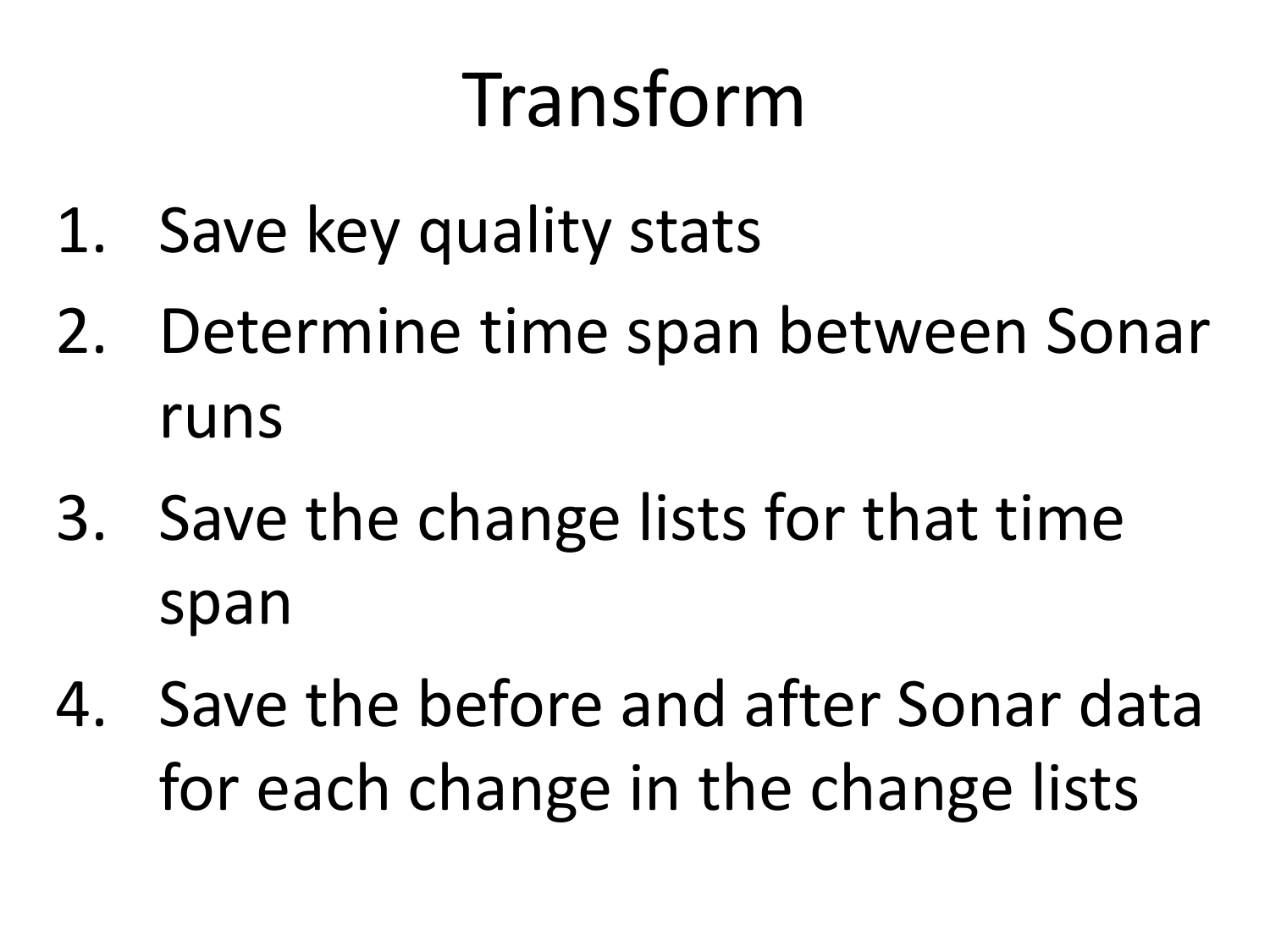# Load

- Persist via Spring JDBC
	- To Oracle or SQL Server
	- 25 tables in the schema
- Before and after quality stats
	- By file (fully qualified class name)
	- Also by package for Java
- Committer and reviewer
	- Email
	- –Name
- Commit ticket info
	- –Who authorized the ticket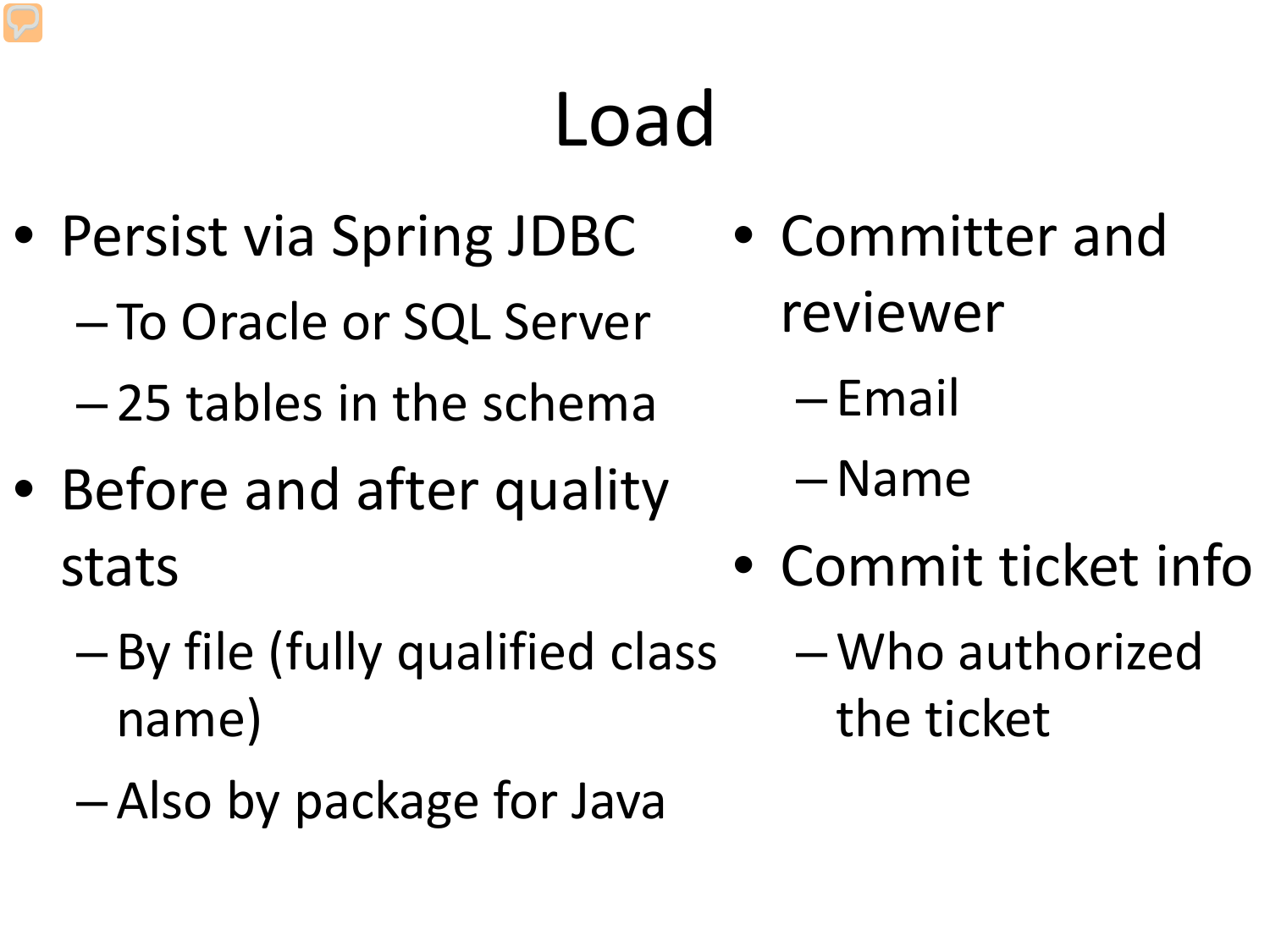# Establish the Quality Database

- Leverage normalized schema via SQL –280 SQL views encapsulate table joins
- Guard against corrupted quality data
	- Test or build failures
	- Sonar may record lower stats
	- Rollback a bad build
- Design for mash-ups
- Combine code quality with runtime defect reporting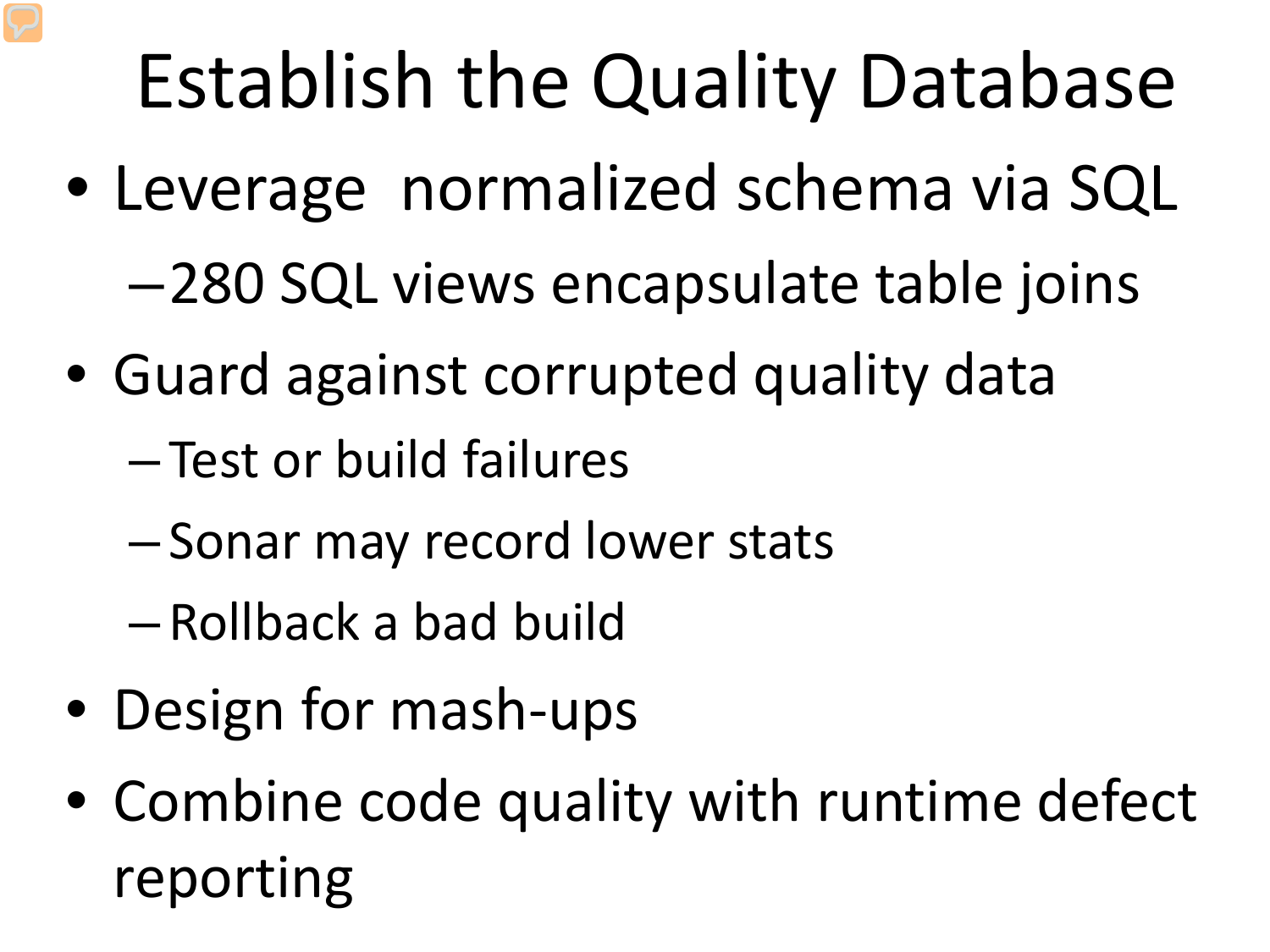# Maximum Report Flexibility

- Maximize flexibility to enable timely and targeted reporting
- Excel pivot table as data-marts
- Excel output via Apache POI Java library
- Refreshed Excel reports accessed via Email hyperlinks or served up by web server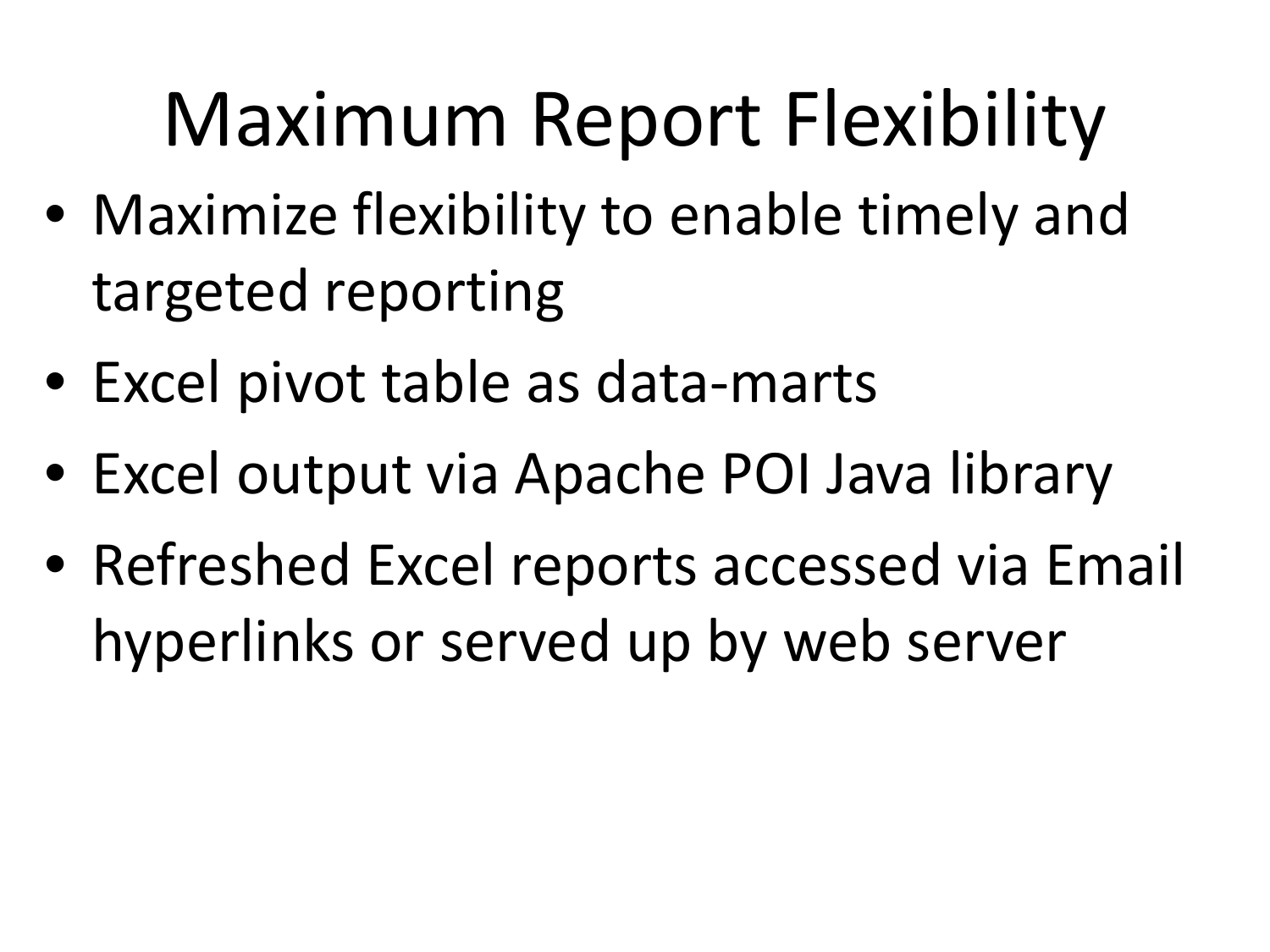# Agile Email

- Prompt technical debt notification
	- 3 times a day or after every CI build
	- –Directly to committer and the reviewer
	- After each continuous inspection build
	- –Direct Sonar hyperlink to the degraded file
- Daily contribution
	- Best contributors summary
	- Personalized contribution detail to each committer
- Links to full reports, metrics detail, wiki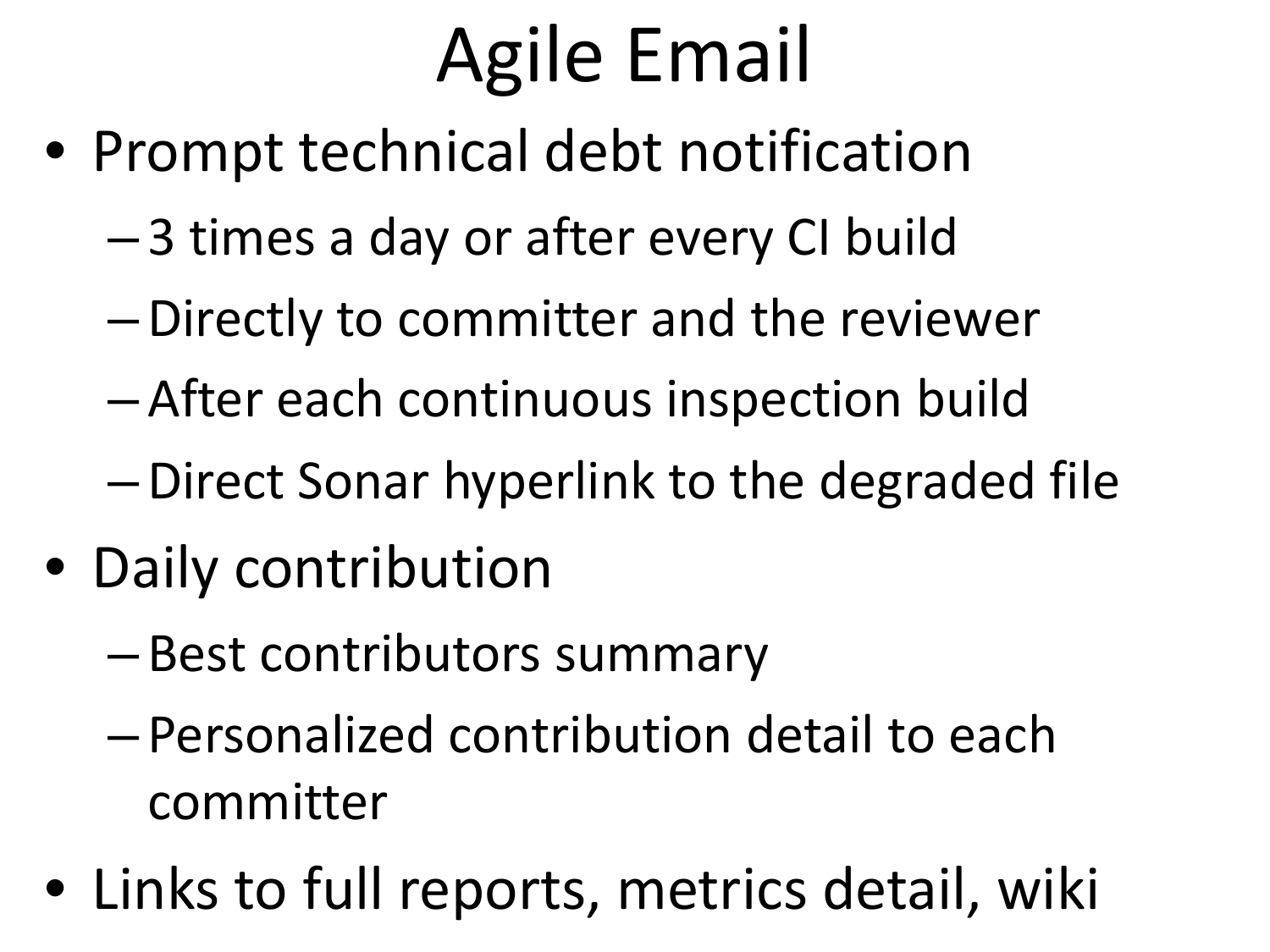## **Submission Warning(s)** Sample Violation Email

You are receiving this message because even though the code quality may have been enhanced, the submission(s) below have decreased the code quality (coverage, compliance, and/or uncovered complexity) or they didn't meet the standards for a new class. Please review these submissions with your reviewer and take the appropriate action.

| <b>Project ID</b> | <b>Change ID</b>    | <b>Class</b>       | <b>Uncovered</b><br><b>Lines/Branches</b> | <b>Static</b><br>Code<br><b>Analysis</b><br><b>Debt</b> | <b>Excessive</b><br><b>Class</b> | <b>Excessive</b><br><b>Function</b><br><b>Complexity Complexity</b> |
|-------------------|---------------------|--------------------|-------------------------------------------|---------------------------------------------------------|----------------------------------|---------------------------------------------------------------------|
| ticket1           | 580932<br>4/18/2013 | Class1             | 9                                         | 9                                                       |                                  |                                                                     |
| ticket1           | 580932<br>4/18/2013 | Class <sub>2</sub> | 9                                         | $\overline{0}$                                          |                                  |                                                                     |
| ticket1           | 580902<br>4/18/2013 | Class <sub>3</sub> | $\overline{4}$                            | $\theta$                                                | 14                               | 2.8                                                                 |
| ticket1           | 580902<br>4/18/2013 | Class4             | $\overline{0}$                            | $\theta$                                                | 26                               | 5.2                                                                 |
| ticket1           | 580902<br>4/18/2013 | Class <sub>5</sub> | 23                                        | $\theta$                                                | 13                               | 2.6                                                                 |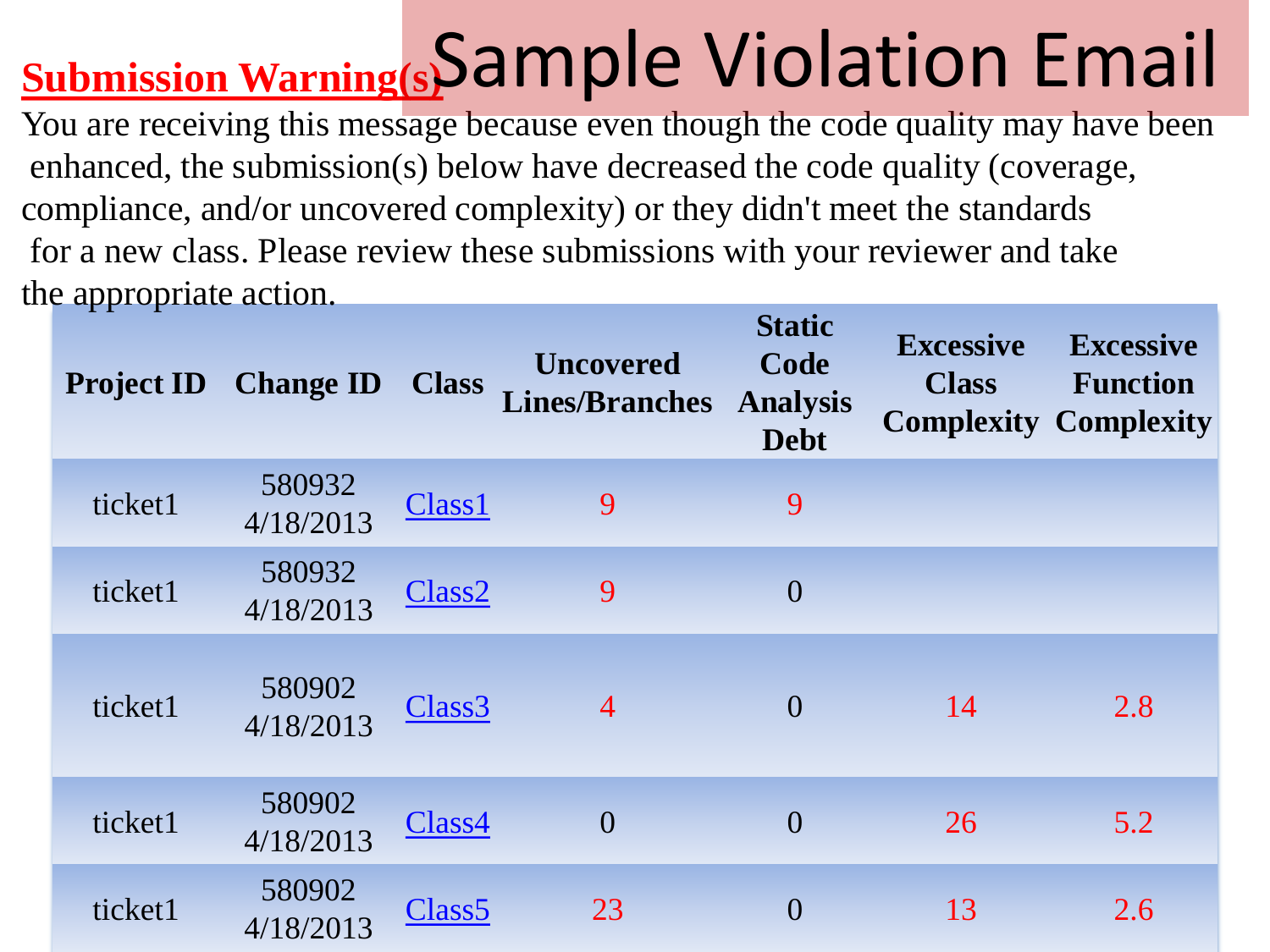• Staff a code quality desk – Knowledge clearinghouse

#### • Use code reviewers

- Stabilize build and project structure
- Establish static code analysis rules and rarely change them
- Developers must be able to clear unfixable debt
- Run the ETL at least daily
- Keep the database accurate
- Track both contribution and debt
- Recognize code quality champions
- Use uncovered line/branch count not percentage

## **Best Practices**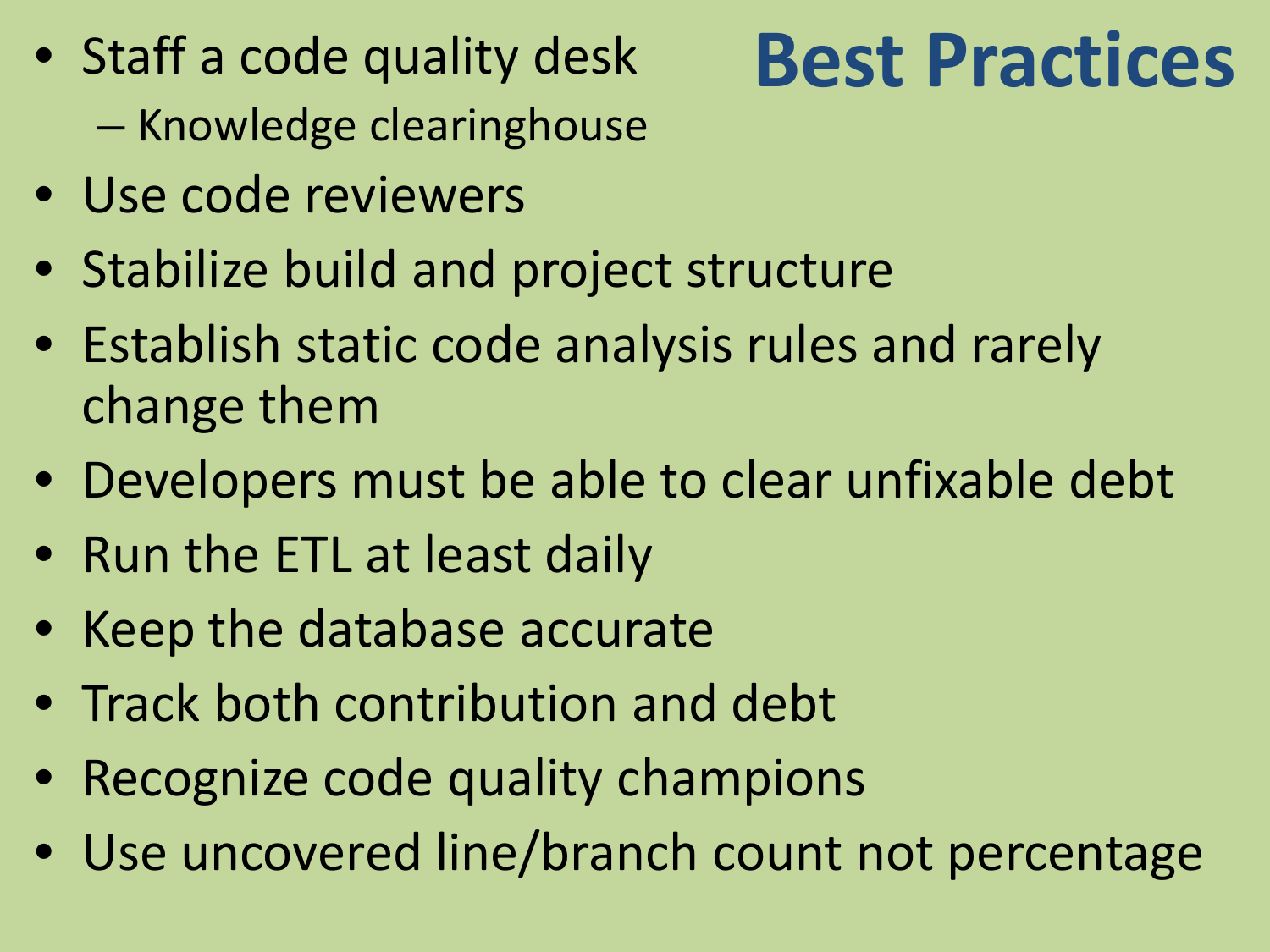# Technical Debt Defined

| Coverage           | <b>Uncovered conditions</b>    |
|--------------------|--------------------------------|
|                    | <b>Uncovered lines</b>         |
| Complexity         | Average method complexity      |
|                    | <b>Total class complexity</b>  |
| Compliance         | 140 static code analysis rules |
|                    | Critical, major, minor weights |
| <b>Comments</b>    | <b>Comment density</b>         |
| <b>Duplication</b> | <b>Duplicated lines</b>        |
| Organization       | <b>Circular dependencies</b>   |
|                    | 15                             |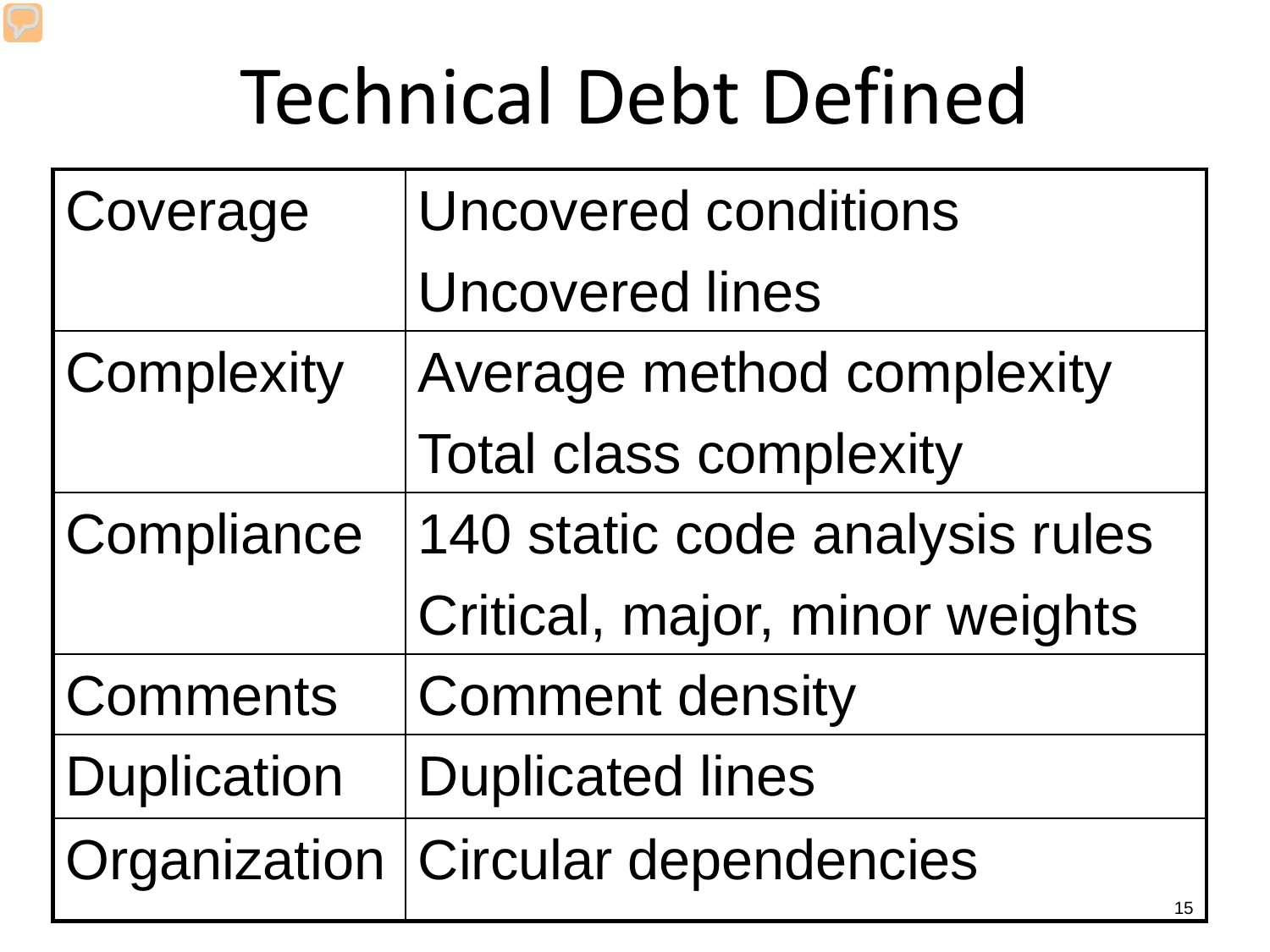|                  | <b>Sprint Debt</b>           |                  |       | <b>Metric</b>      |      |              |      |                        |                                               |           |              |             |  |            |
|------------------|------------------------------|------------------|-------|--------------------|------|--------------|------|------------------------|-----------------------------------------------|-----------|--------------|-------------|--|------------|
|                  |                              |                  |       | static violations  |      | coverage     |      | too complex duplicated |                                               |           |              |             |  |            |
|                  | revie<br>lead<br>devr<br>wer |                  | class |                    |      |              |      |                        | critical major minor branch line method class |           | lines        |             |  |            |
|                  |                              |                  |       | class1             |      | $-1$         |      | $-60$                  | $-127$                                        |           |              |             |  |            |
|                  |                              |                  |       | class <sub>2</sub> |      |              | $-2$ | $-4$                   | $-20$                                         |           |              |             |  |            |
| <b>Tech Debt</b> |                              |                  |       | class3             |      |              |      | $-5$                   | $-11$                                         |           | · Metric     |             |  |            |
|                  |                              |                  |       | class4             |      | $-1$         |      | $-4$                   | $-9$                                          |           |              |             |  |            |
| Reported         |                              |                  |       | class5             |      |              |      | $-2$                   | $-11$                                         |           |              | · Submitter |  |            |
|                  |                              |                  |       | class6             | $-3$ |              |      | $-4$                   | $-1$                                          |           |              |             |  |            |
|                  |                              |                  | devr1 | class7             |      |              |      |                        | $-8$                                          | $\bullet$ | Lead         |             |  |            |
|                  |                              | revie            |       | class8             |      |              |      |                        | $-8$                                          |           |              |             |  |            |
|                  |                              |                  |       | wer1               |      | class9       |      |                        |                                               |           | $-8$         |             |  | • Reviewer |
|                  | lead1                        |                  |       | class10<br>class11 | $-2$ | $-3$<br>$-1$ |      |                        |                                               |           |              |             |  |            |
|                  |                              |                  |       | class12            |      |              | $-2$ |                        |                                               |           | <b>Class</b> |             |  |            |
|                  |                              |                  |       | class13            |      |              |      |                        | $-1$                                          |           |              |             |  |            |
|                  |                              |                  |       | class14            |      |              | $-1$ |                        |                                               |           | • Sprint     |             |  |            |
|                  |                              |                  |       | class15            |      | $-1$         |      |                        |                                               |           |              |             |  |            |
|                  |                              |                  |       | class6             |      | $-1$         |      |                        | $-1$                                          | $\bullet$ | Date         |             |  |            |
|                  |                              |                  | devr2 | class16            |      | $-1$         |      |                        |                                               |           |              |             |  |            |
|                  |                              |                  | devr3 | class17            |      |              | $-1$ |                        | $-16$                                         |           |              |             |  |            |
|                  |                              | revie            |       | class18            |      |              |      |                        | $-2$                                          |           |              |             |  |            |
|                  |                              | wer <sub>2</sub> | devr4 | class19            |      | $-4$         |      | $-3$                   | $-5$                                          |           |              |             |  |            |
|                  |                              |                  |       | class20            |      |              |      | $-3$                   |                                               |           |              |             |  |            |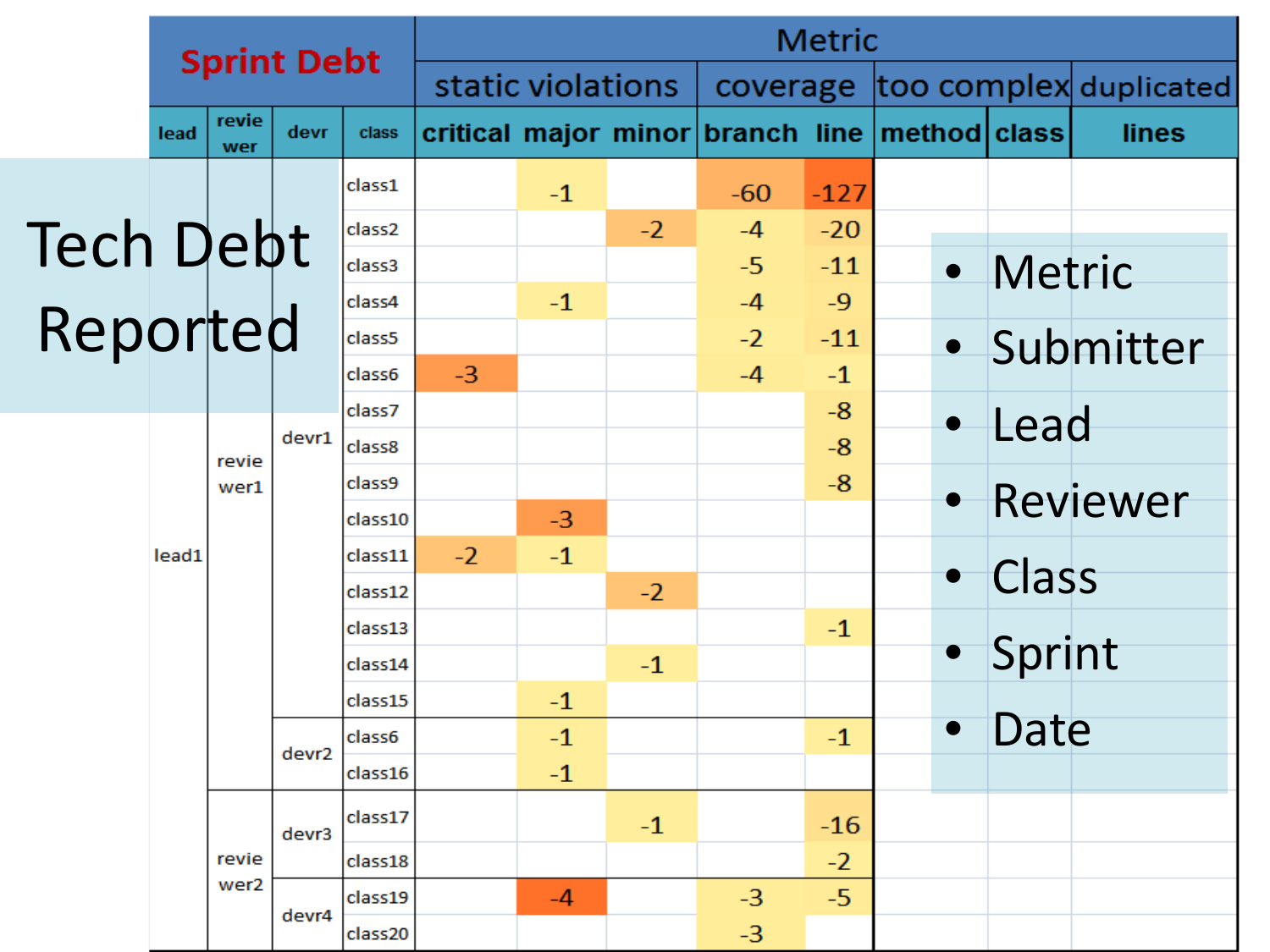# Agile Code Quality Baked In

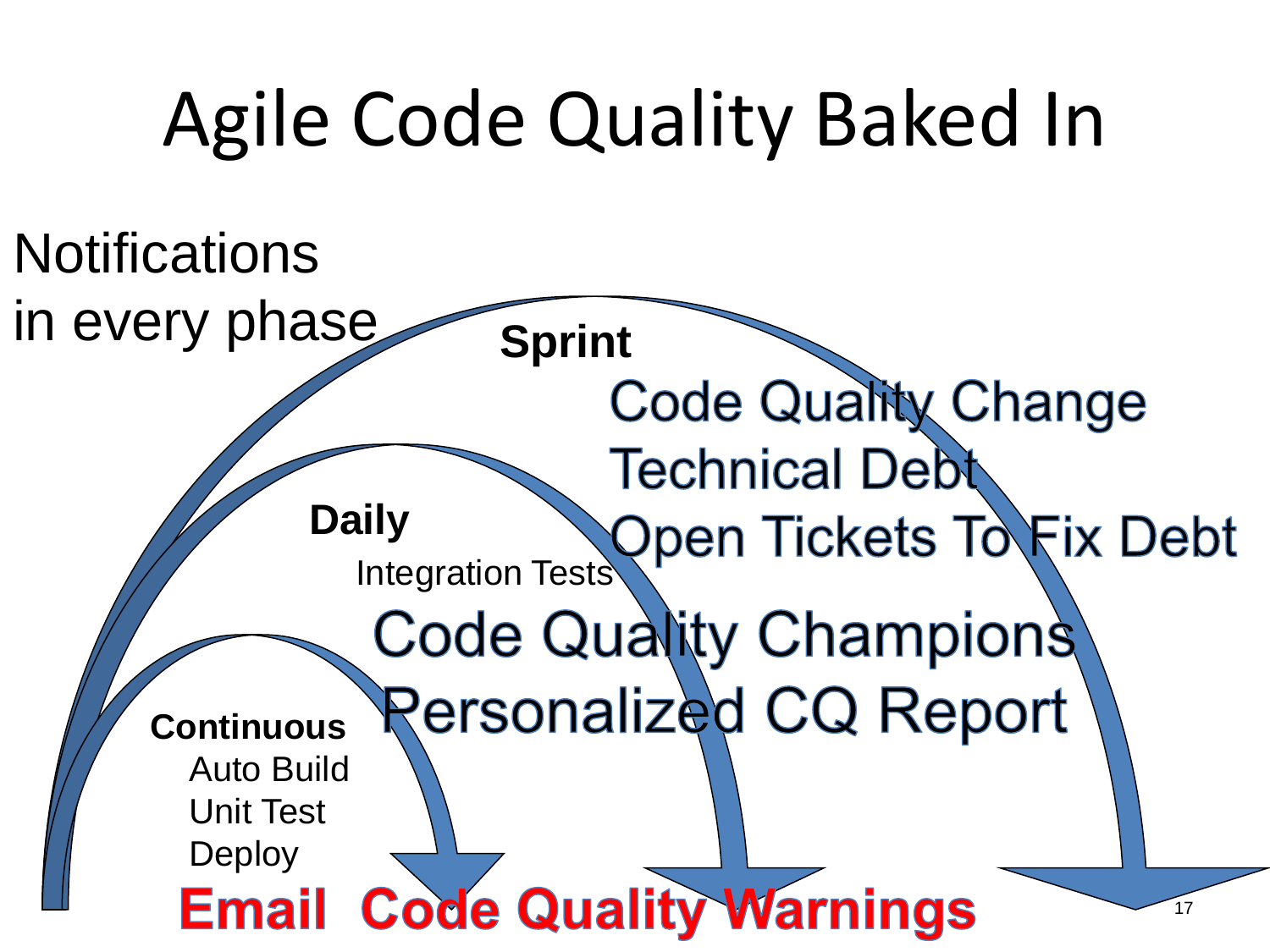Automating Continuous Inspection Reporting

• Necessary for large projects

–Agile and timely reporting within hours

- Necessary for zero-debt
	- –Architects only have time for the big issues
	- –Computer handles the smaller quality defects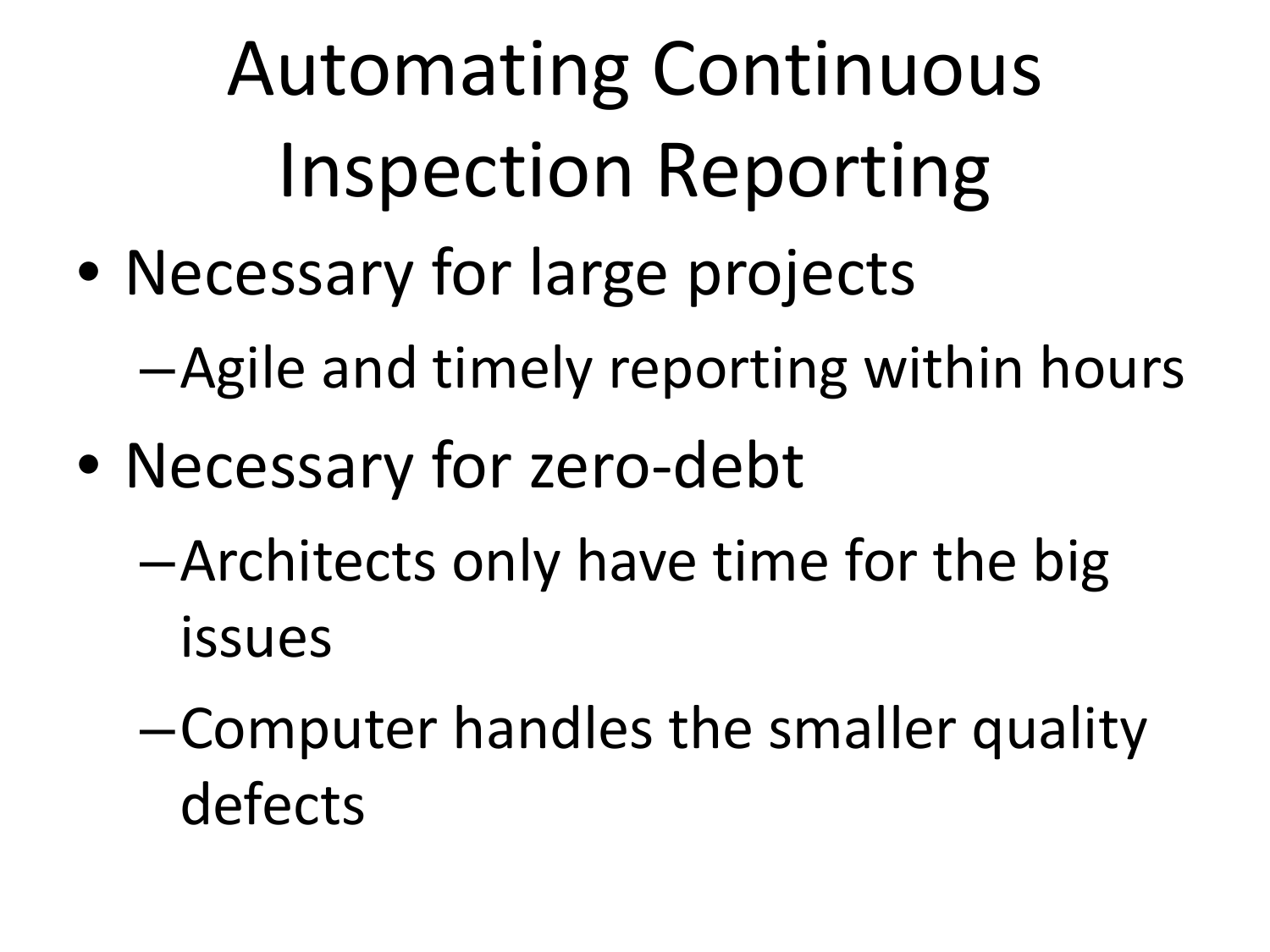# Allow for Exclusions

- Integrations, class rename, code moves
- Classes exempted from quality
	- –Registries
	- –Test support
- Unfixable debt
	- –Caused by someone else
	- –Unreachable test cases
	- –Exceptions to the metrics standard
- 0.5% are excluded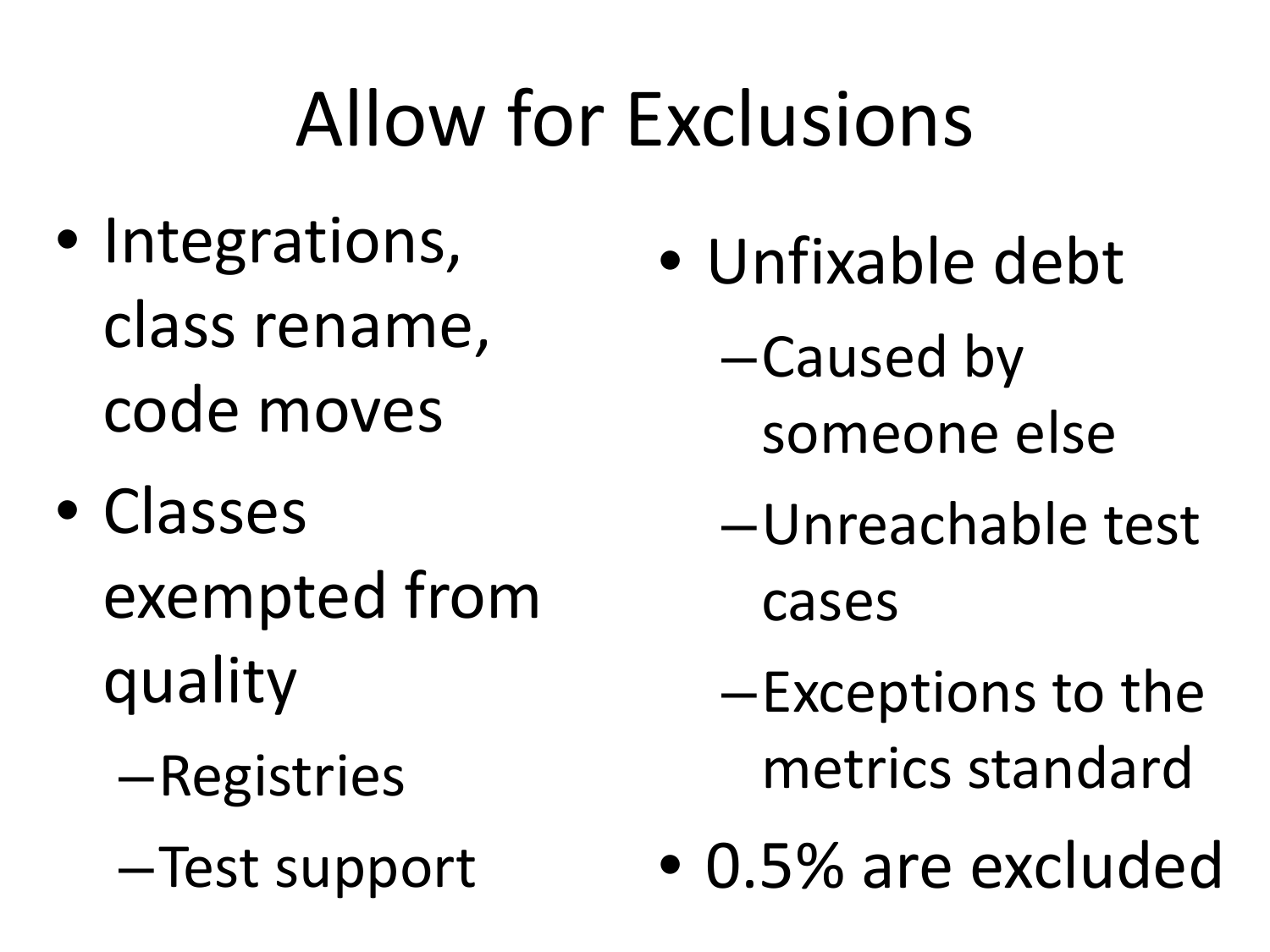# 80/20 Rule Vs. 100% Coverage

- Which 20% is uncovered?
	- null testing
	- value object setter/getters
- Integration vs. unit tests
- How do you automate the 20% exclusion?
- Test harnesses
	- –Value objects
	- –SOAP services
	- –Workflows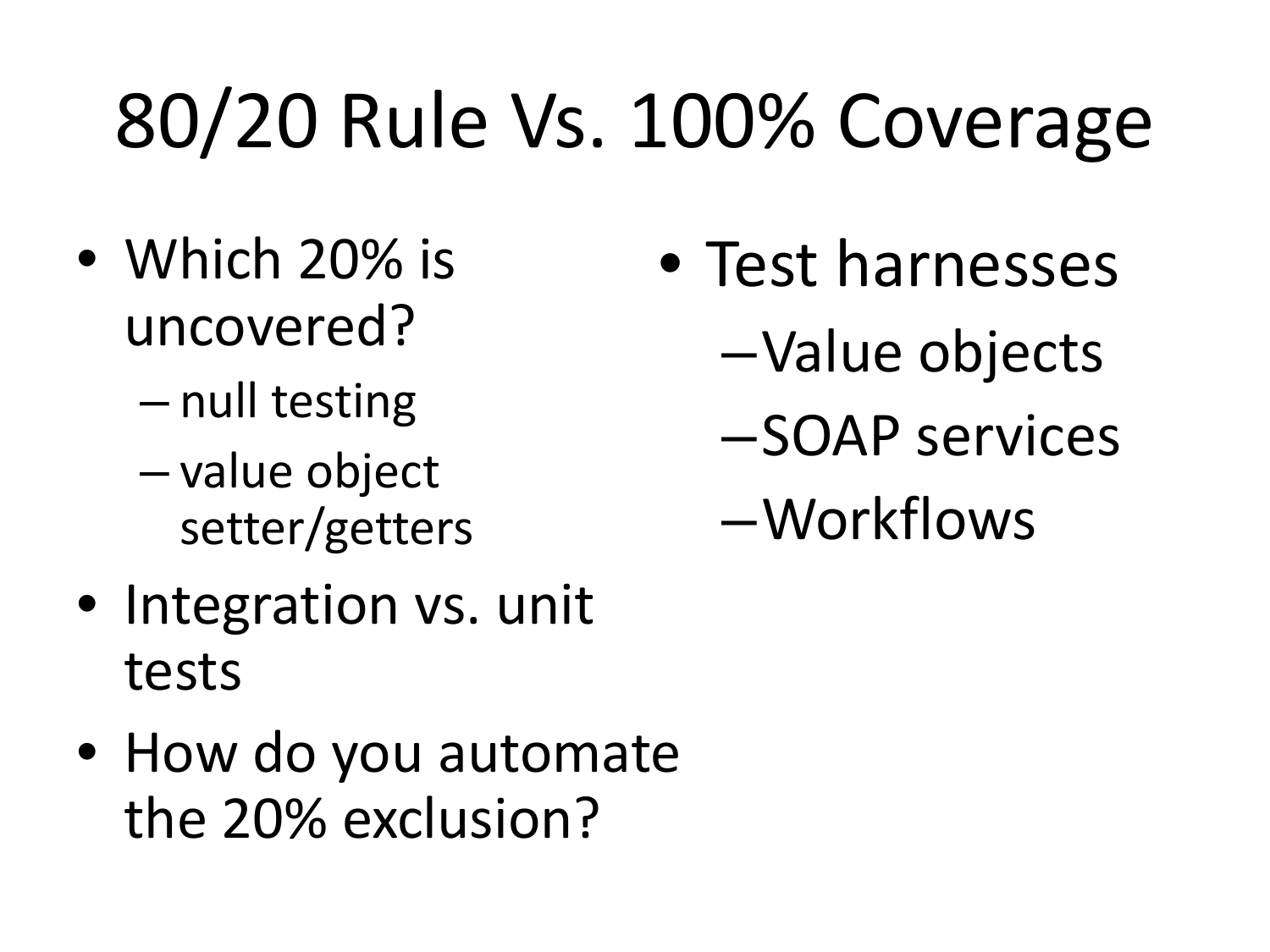## **Lessons Learned**

- Communicate the benefits of code quality
	- Maintainability
	- Less runtime defects, explain carefully
	- –Working with a net
- Help new developers with un-testable code
	- Train and mentor
	- Consider refactoring to testable code first, then write the test
- Make sure management understands personnel impact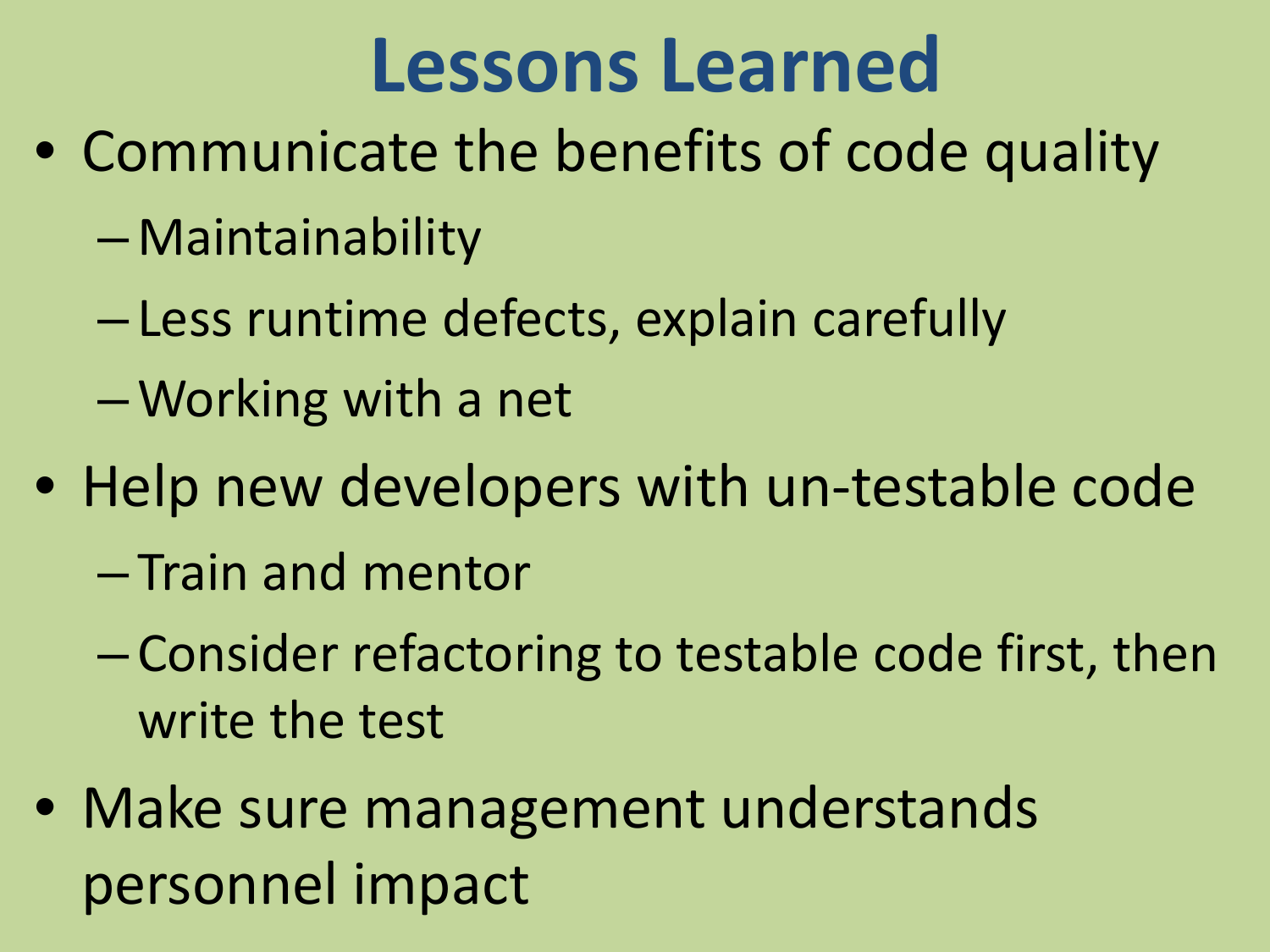# Write Testable Code

Methods • 1,000 class re-factor required to remove static methods before implementing 100% test standard

- Google has good guidelines on writing testable code
- Follow Law of Demeter design guideline
- Constructor injection

Static

• Consider functional programming library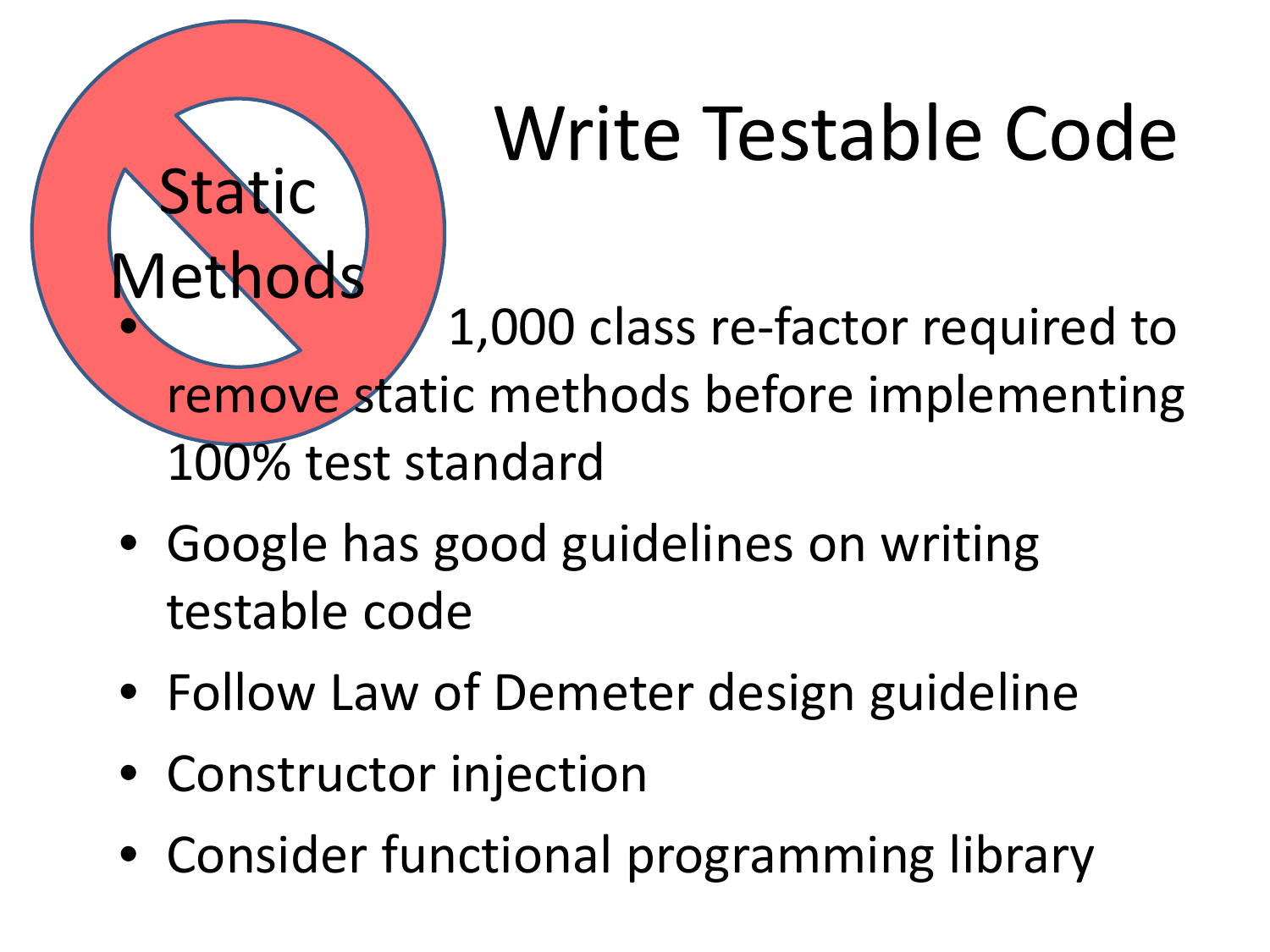# Manual Adjustments and False

- Generated and third-party code Positives
- Branch is dead, fixed in main
- Same class submitted by 2 different submitters in the same build cycle
- Un-testable until it's re-architected
- It wasn't my change that caused it, spurious test coverage change
- Code will be deleted or re-factored soon
- Static Code analysis rule changed during the build
- Grandfathered because class was just renamed or moved, no code modified
- Reviewer allows selective suppression of static code analysis violations via source code annotation and explanatory comment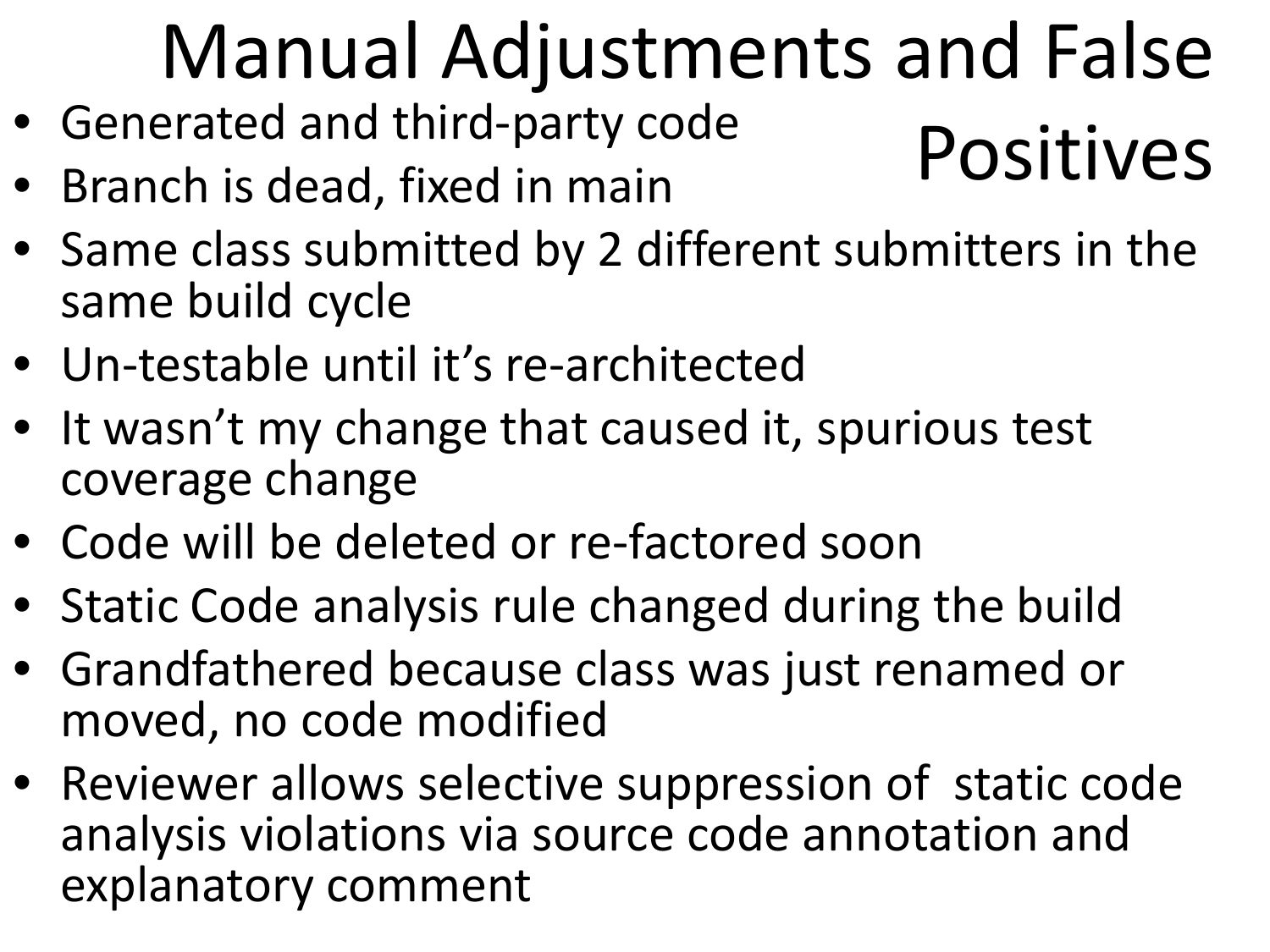# Reviewers Guard Against Doing the Wrong Thing

- Meaningless comments
- Unit tests just for coverage that assert nothing
- Allow duplicated code exception for some value objects
- Allow some large case statements
- Disallow breaking a branch evaluation into meaningless boolean evaluation operator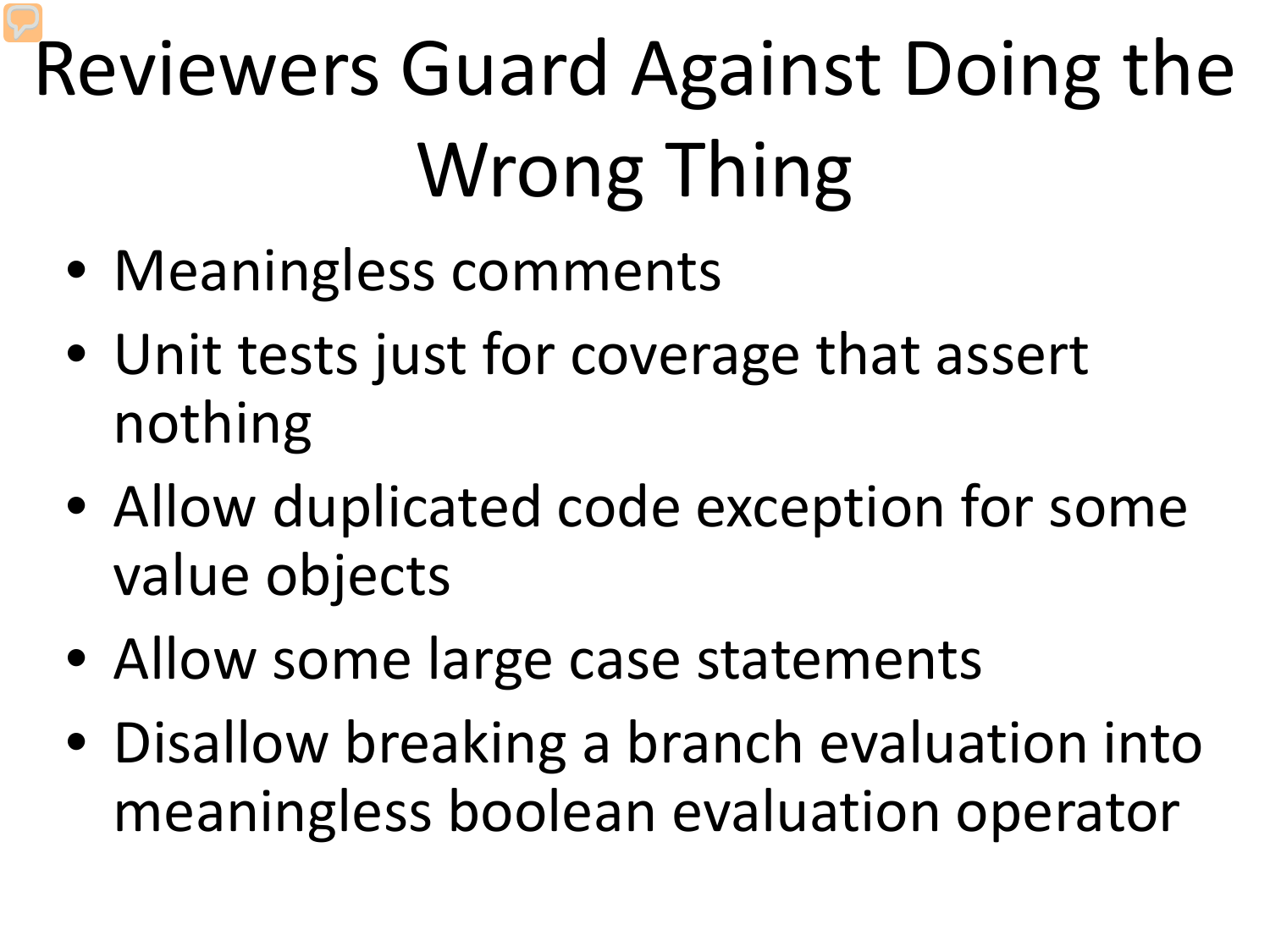

• Debt rate is about 15% for both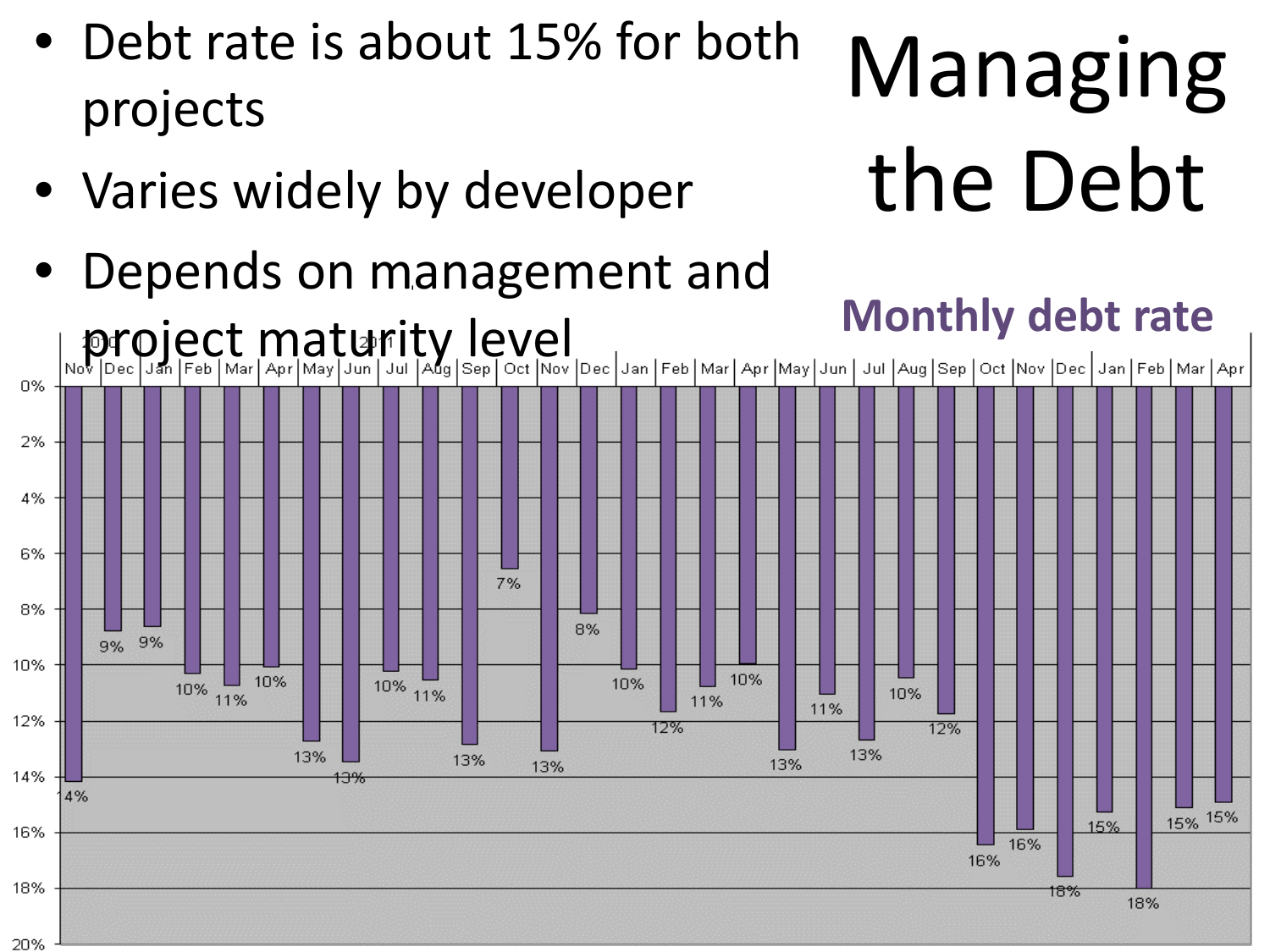#### How to Manage the Debt

- Immediate feedback
- Open defect tickets at key points
- Train
- Assist developers one on one
- Encourage re-factoring to write testable code
- Code a little, test a little
- Keep management aware
- Continually monitor, don't let it get out of hand
- Recognize the champions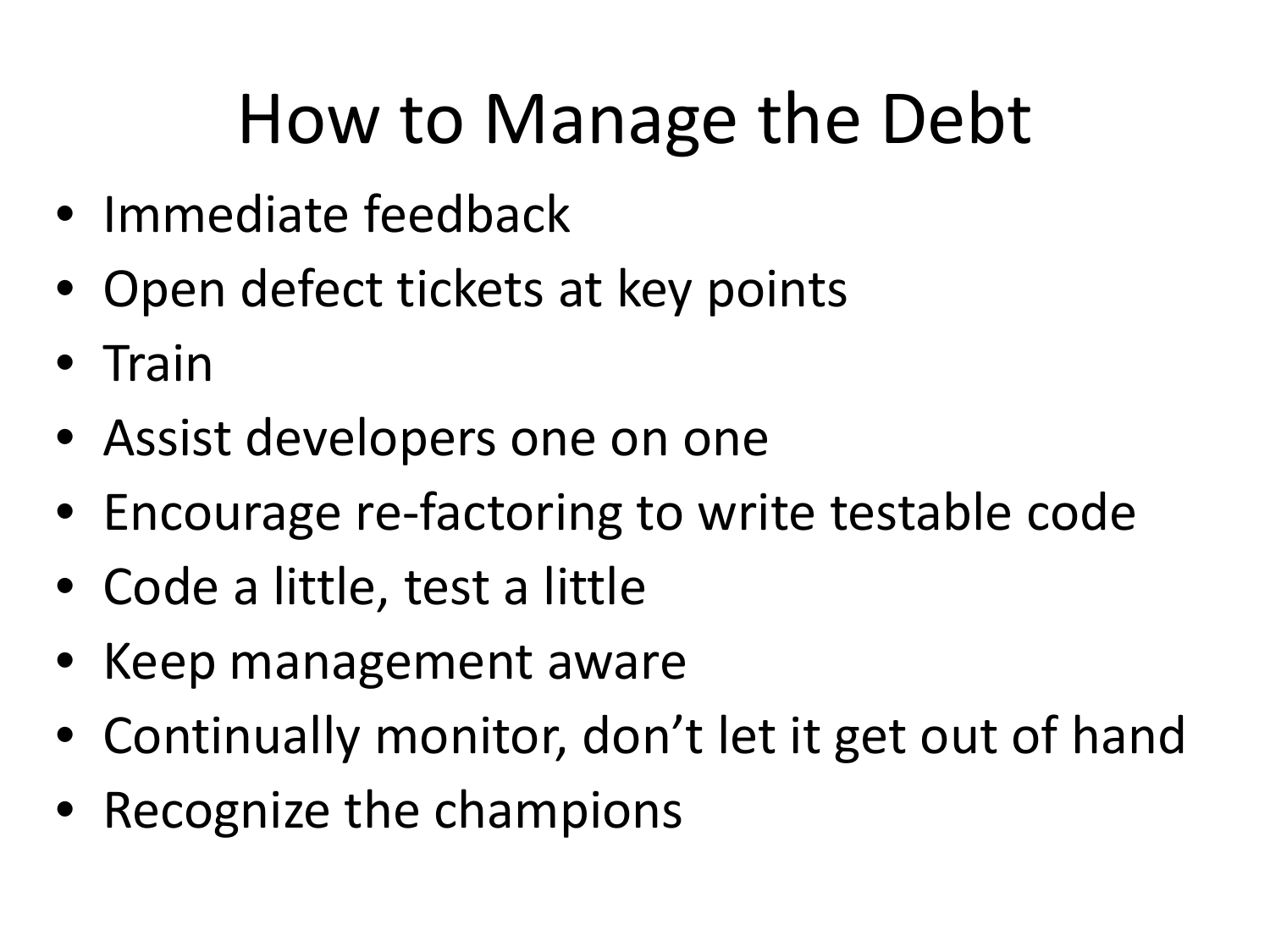#### Measurement Side-effects

- Technical debt metrics are informational
- Quality contribution metrics are motivational
- Quality desk must ensure that the right thing is done
- Can all programmers improve their code?
- How to safely re-factor un-testable code so all can contribute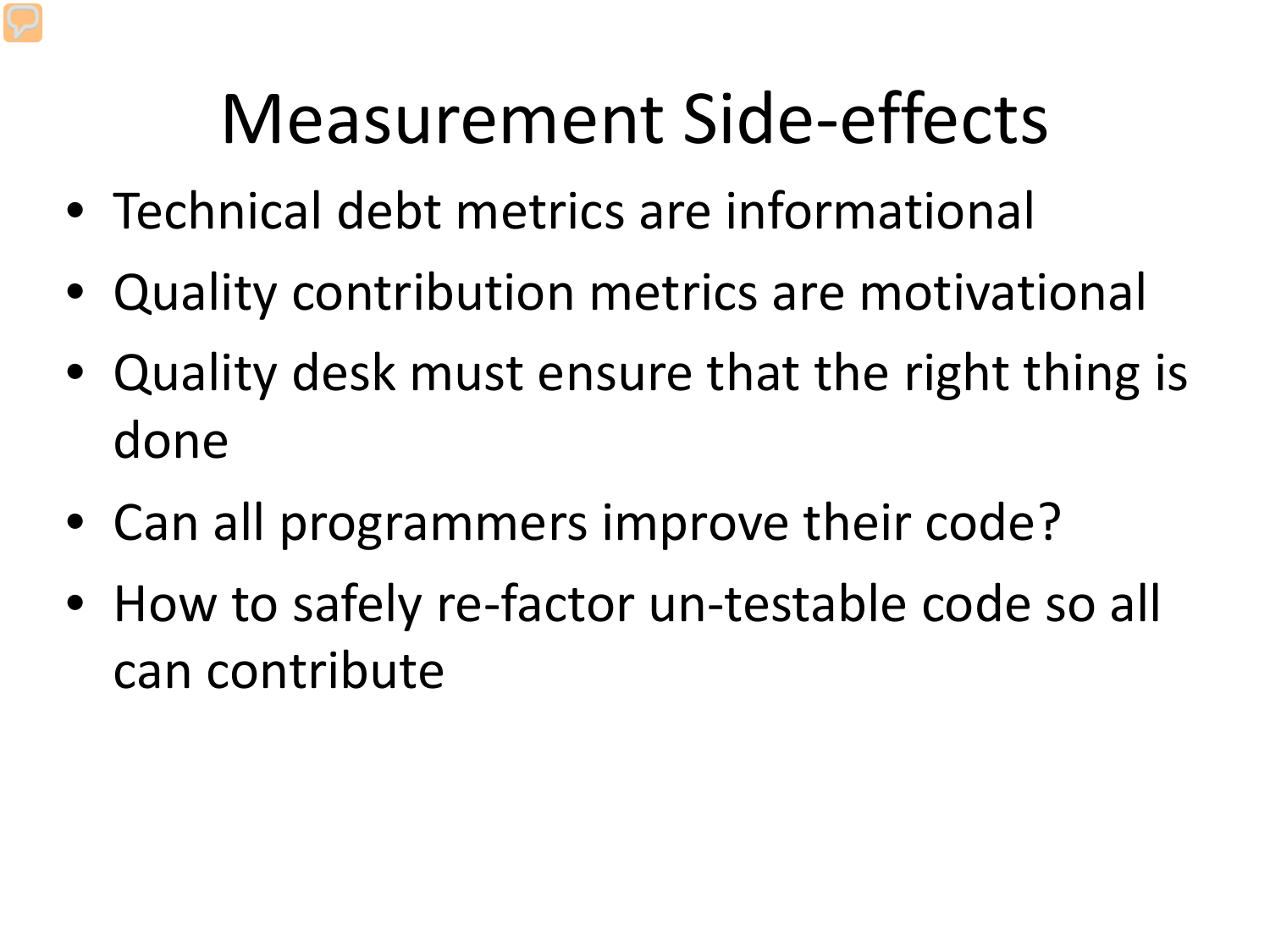| Count                                                                               |            | 282 8,447  |                           | proba  | class                      |            |                   |
|-------------------------------------------------------------------------------------|------------|------------|---------------------------|--------|----------------------------|------------|-------------------|
| <b>Average value</b>                                                                | <b>NPE</b> | <b>Not</b> |                           | bility | name<br>100% class1        |            | <b>CXTY SCORE</b> |
|                                                                                     |            |            |                           |        |                            | 528<br>523 | 1.13<br>1.12      |
| <b>Function complexity</b>                                                          | 2.90       |            | 1.88 What all and class 2 |        | 99% class 3                | 523        | 1.45              |
| Lcom4                                                                               | 1.98       | 1.14       |                           |        | 99% class4                 | 523        | 1.25              |
| <b>Weighted violations</b>                                                          | 7.52       | 2.70       | Cod                       |        | 99% class5                 | 464        | 0.89              |
|                                                                                     |            |            |                           |        | 86% class6                 | 428        | 1.10              |
| <b>Complexity</b>                                                                   | 66         |            | 11 Causes Scharz          |        |                            | 416        | 1.12              |
| Coverage                                                                            | 85%        | 83%        |                           |        | 95% class8                 | 399        | 0.95              |
|                                                                                     |            |            |                           |        | 25% class 9                | 385        | 0.83              |
| <b>Duplicated lines</b>                                                             | 1.99       | 5.61       |                           |        | '92% class 10              | 372        | 1.24              |
| <b>Comment lines density</b>                                                        | 28%        | 32%        |                           |        | 98% class11<br>96% class12 | 369<br>345 | 1.07<br>1.18      |
|                                                                                     |            |            |                           |        | 96% class 13               | 341        | 1.33              |
| <b>Statements</b>                                                                   | 144        | 25         |                           |        |                            |            |                   |
| Score                                                                               | 1.53       | 1.73       |                           |        | 88% class 14               | 328        | 1.02              |
|                                                                                     |            |            |                           |        | 87% class 15               | 318        | 1.09              |
| Fan-out                                                                             | 9.45       | 3.16       |                           |        | 85% class 16               | 316        | 0.89              |
|                                                                                     |            |            |                           |        | 77% class 17               | 310        | 1.11              |
| 11/2<br>Probability = exp( a + b*WEIGHTED VIOLATIONS<br>1.24<br>75% class 18<br>309 |            |            |                           |        |                            |            |                   |
| + c*COMPLEXITY -d*COVERAGE +<br>1.05<br>93% class 19<br>305<br><b>NPEs</b>          |            |            |                           |        |                            |            |                   |
| e*COMMENT_LINES_DENSITY - f*SCORE)<br>91% class 20<br>1.32<br>279<br>predicted      |            |            |                           |        |                            |            |                   |
|                                                                                     |            |            |                           |        |                            |            |                   |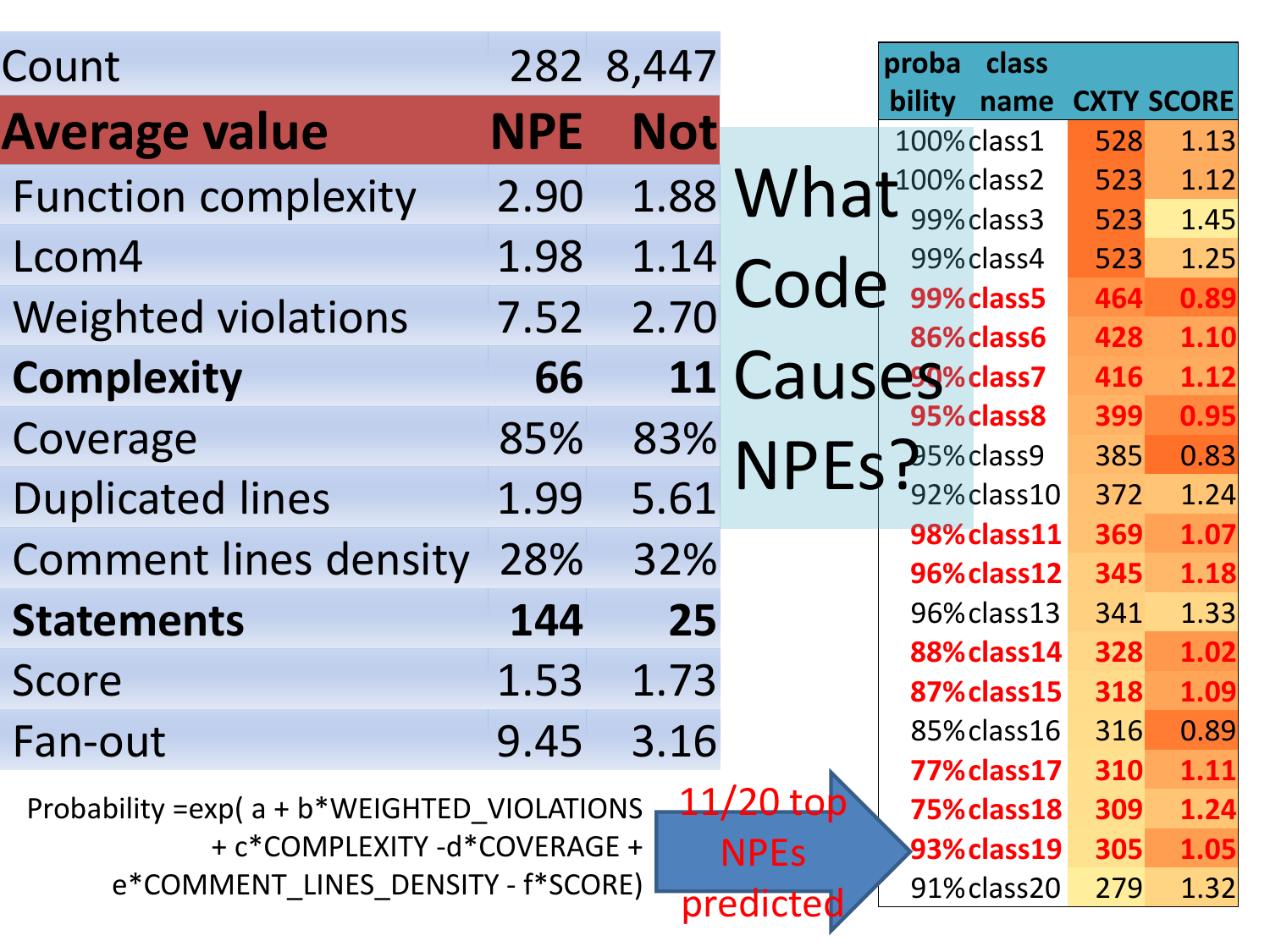# **Code Quality Take-away Messages**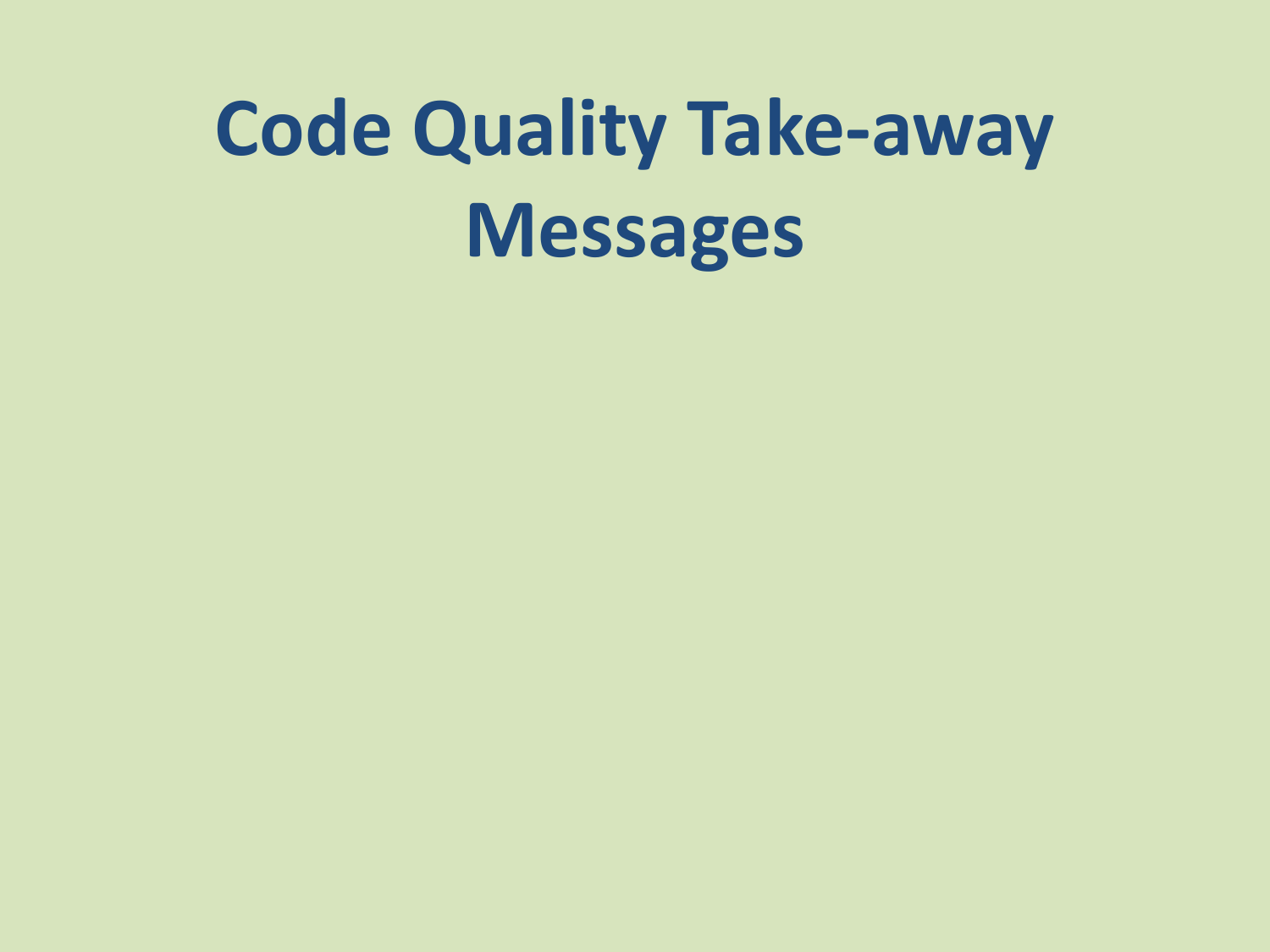#### Quality Motivates and Enhances Productivity

- Tom DeMarco & Timothy Lister, *Peopleware:*
- "Quality, as defined by the builder (far beyond that required by the end user), is a means to higher productivity"
- "Quality is free, but only to those who are willing to pay heavily for it"
- Why management will pay for a code quality system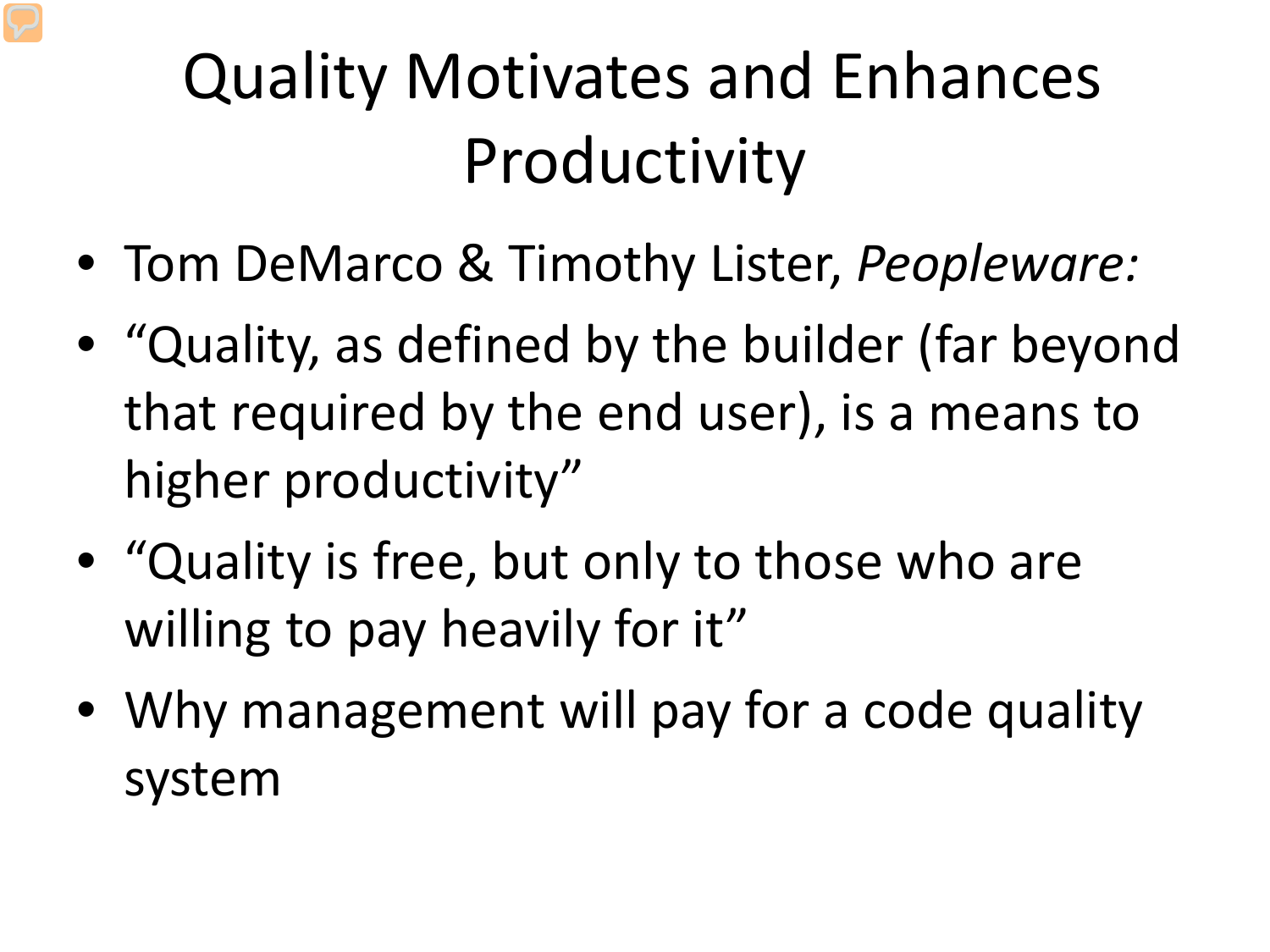# Implement CQ Continuous Inspection

- Establish CQ point of accountability
- Promote CQ
- Track technical debt – Require remediation
- Scales to large projects
	- Multi-branch
	- Multi-language
- Targeted reporting
	- End of Sprint or production release branch
	- By lead, committer,
		- reviewer
	- Commit quality trend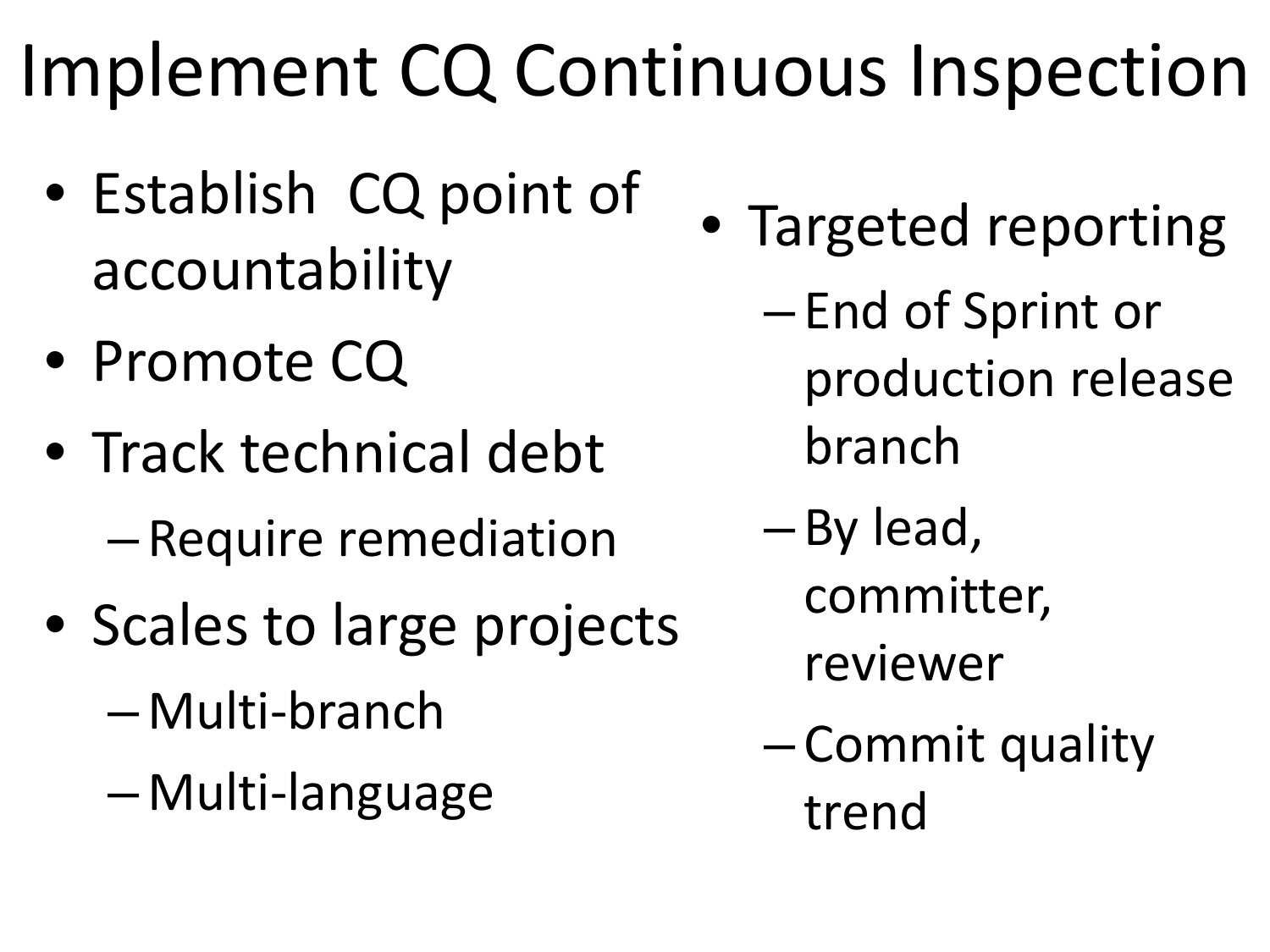# Establish Point of Accountability

|                 | Effort breakdown             |       | 12% of Senior Architect |
|-----------------|------------------------------|-------|-------------------------|
| Role            | ltask                        | Total |                         |
|                 | monitor technical debt       | 13%   | <b>Roles</b>            |
|                 | clear unfixable debt         | 10%   | devr                    |
|                 | mentor/assist                | 6%    | 9%                      |
| Code            | scoring                      | 5%    | mgr                     |
| Quality<br>Czar | monitor dev branches         | 4%    |                         |
|                 | manual db update/fix/check   | 3%    | 6%                      |
|                 | ad hoc reporting             | 2%    | lead                    |
|                 | email warning help desk      | 2%    | builder                 |
|                 | standards setting            | 2%    | 35%<br>2%               |
|                 | investigate numbers/database | 1%    |                         |
|                 | report review                | 16%   |                         |
|                 | performance appraisal        | 13%   |                         |
|                 | presentations                | 4%    |                         |
| Lead            | train                        | 1%    |                         |
| developers      | trend analysis               | 1%    |                         |
| Code            | coding                       | 5%    | cq                      |
|                 | write SQL                    | 4%    | 48%                     |
| Manage          | awareness                    | 2%    |                         |
|                 | inform/escalate              | 2%    |                         |
|                 | sell                         | 2%    |                         |
| Build           | sonar                        | 2%    |                         |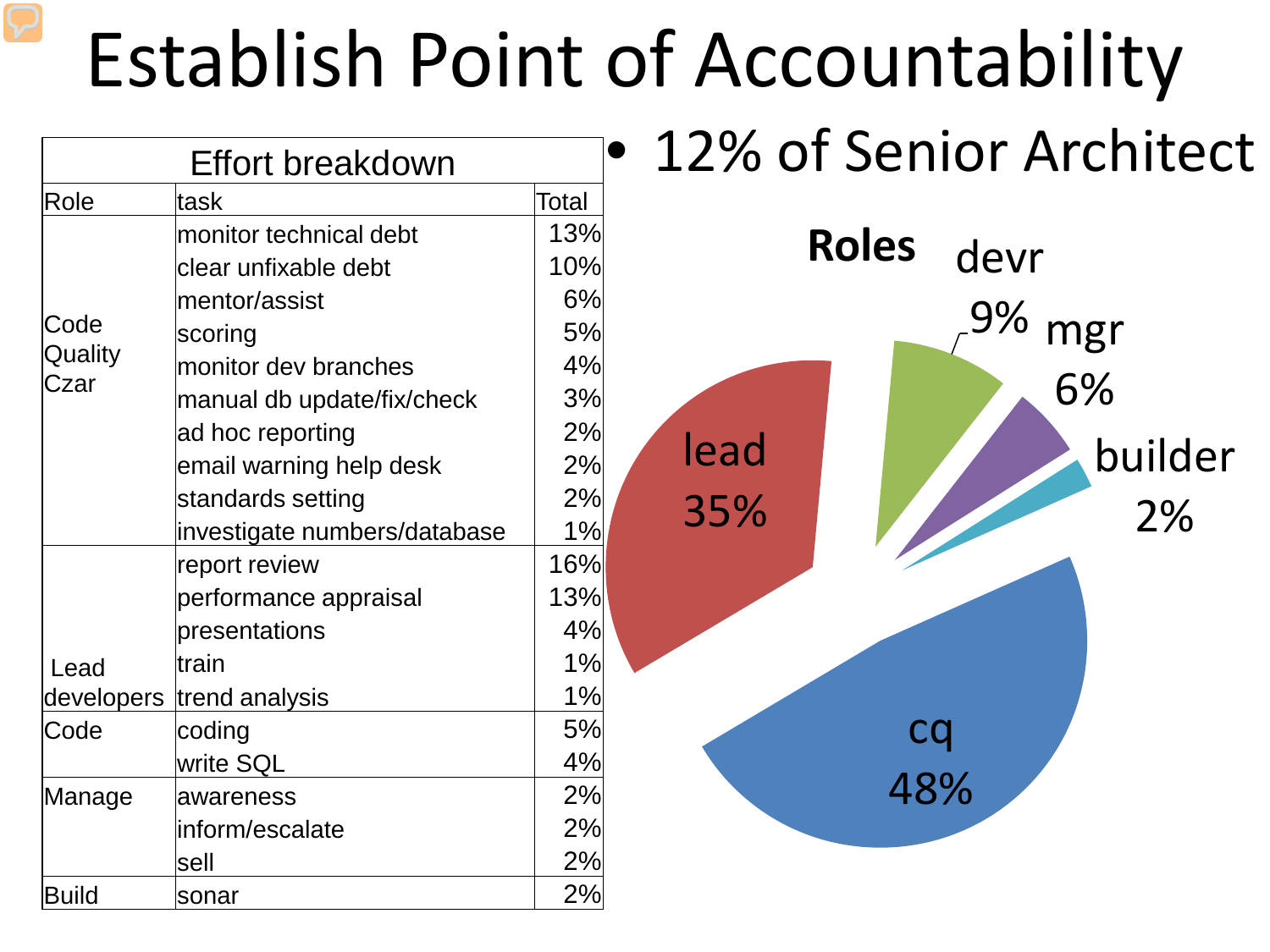# Maintain Velocity with Zero Debt